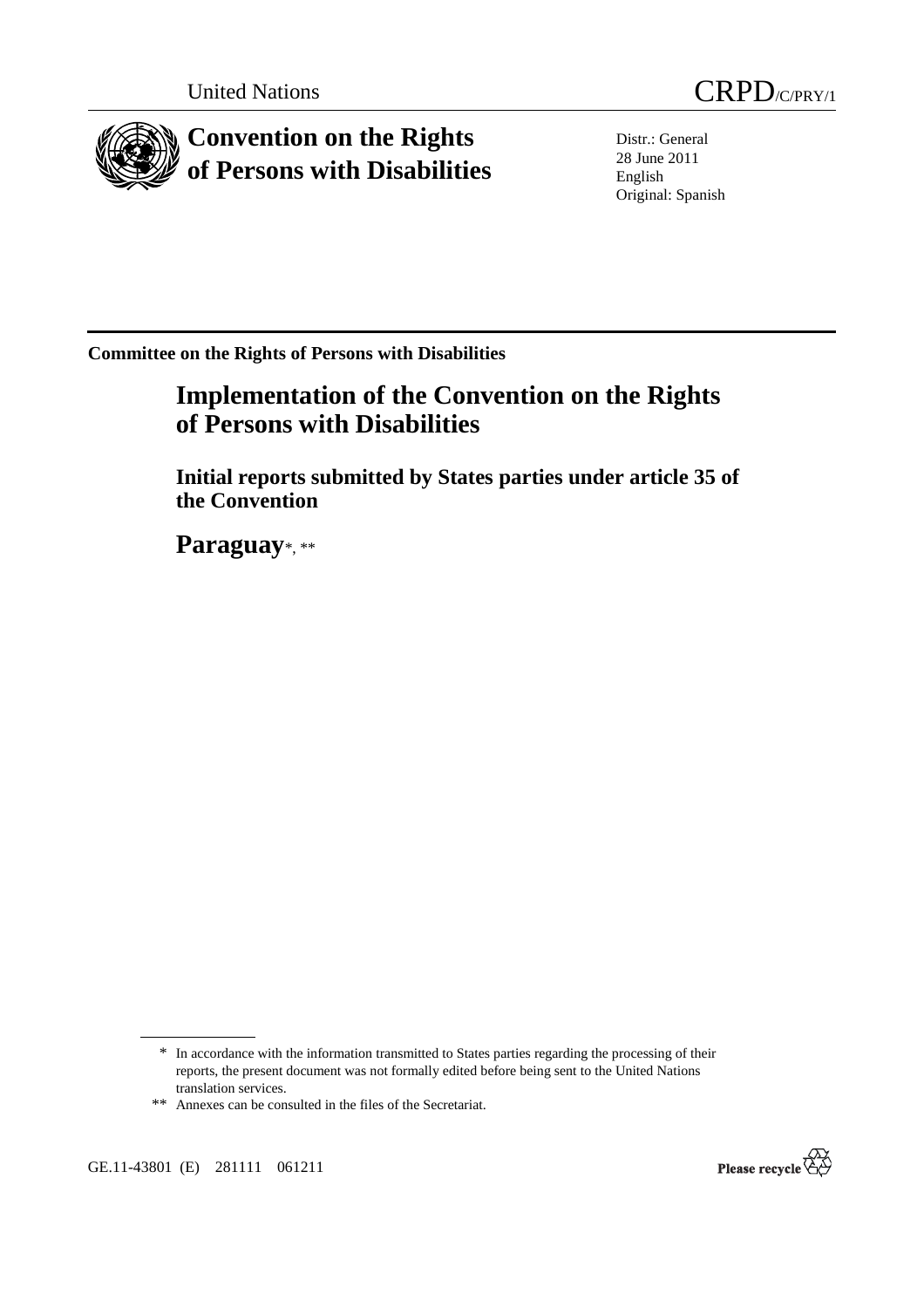### **CRPD/C/PRY/1**

## Contents

|     |    |                                                                           | Paragraphs  | Page |
|-----|----|---------------------------------------------------------------------------|-------------|------|
| I.  |    |                                                                           | $1 - 3$     | 3    |
| П.  |    |                                                                           | $4 - 9$     | 3    |
| Ш.  |    |                                                                           | $10 - 195$  | 4    |
|     | А. |                                                                           | $10 - 19$   | 4    |
|     | В. |                                                                           | $20 - 23$   | 6    |
|     | C. |                                                                           | $24 - 27$   | 6    |
|     | D. |                                                                           | $28 - 29$   | 7    |
|     | Е. | Article 11. Situations of risk and humanitarian emergencies               | $30 - 33$   | 7    |
|     | F. |                                                                           | $34 - 39$   | 8    |
|     | G. |                                                                           | $40 - 106$  | 9    |
|     | Н. |                                                                           | $107 - 111$ | 17   |
|     | Ι. | Article 15. Freedom from torture or cruel, inhuman or degrading           | 112-119     | 18   |
|     | J. |                                                                           | 120-132     | 19   |
|     | Κ. |                                                                           | 133-135     | 20   |
|     | L. | Article 21. Freedom of expression and opinion, and access to information  | 136–138     | 21   |
|     | M. |                                                                           | 139-149     | 21   |
|     | N. |                                                                           | $150 - 153$ | 23   |
|     | O. |                                                                           | $154 - 165$ | 23   |
|     | P. |                                                                           | $166 - 179$ | 25   |
|     | Q. |                                                                           | 180-187     | 27   |
|     | R. |                                                                           | 188-189     | 28   |
|     | S. | Article 30. Participation in cultural life, recreation, leisure and sport | $190 - 195$ | 28   |
| IV. |    |                                                                           | 196-205     | 29   |
|     |    |                                                                           | 196-202     | 29   |
|     | В. |                                                                           | $203 - 205$ | 30   |
| V.  |    |                                                                           | 206-236     | 30   |
|     | А. |                                                                           | $206 - 223$ | 30   |
|     | В. |                                                                           | 224-229     | 32   |
|     | C. |                                                                           | 230-232     | 35   |
| VI. |    |                                                                           | 233-236     | 35   |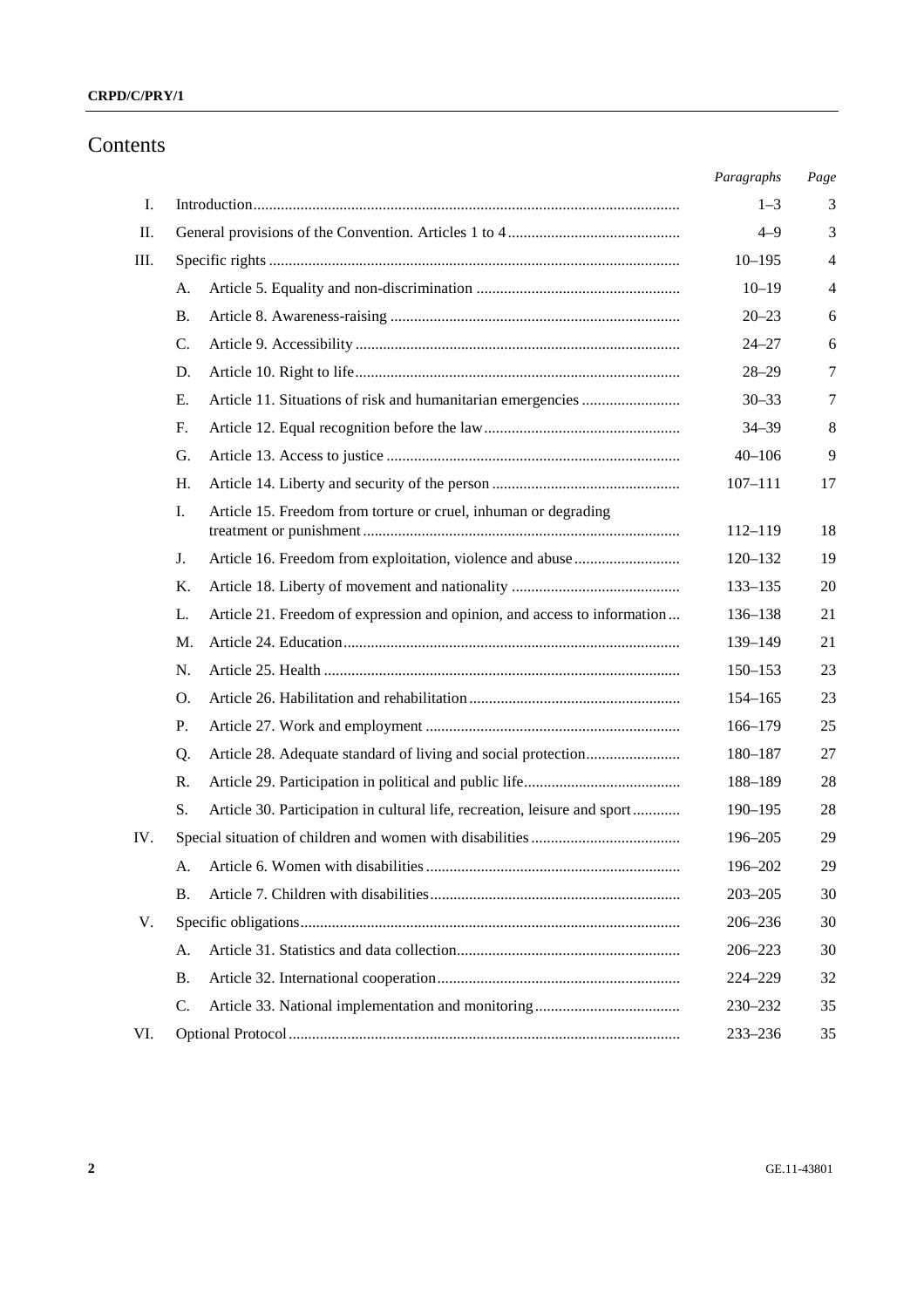## **I. Introduction**

1. This report has been prepared by the National Institute for the Protection of Exceptional Persons (INPRO) with the cooperation and support of the Human Rights Directorate of the Ministry of Foreign Affairs. The Human Rights Directorate of the Supreme Court, the human rights committees of both chambers of the legislature, the Ombudsman's Office and the Public Prosecution Service (*Ministerio Público*) also lent their support and provided information for the report.

2. The report is based mainly on documents prepared by numerous Government departments in a joint drafting exercise, including: the Ministry of Public Health and Social Welfare, the Secretariat of the Civil Service, the Secretariat for Women, the National Secretariat for Sport, the Ministry of Education and Culture, the Ministry of the Interior, the National Secretariat for Tourism and the Directorate-General of Statistics, Surveys and Censuses. The Ombudsman's Office also provided input.

3. Civil society organizations took part in an Internet-based consultation exercise. The National Coordinating Office for the Promotion of the Rights of Persons with Disabilities (CONAPRODIS) and the Saraki Foundation sent in comments and suggestions, which were taken into account in the drafting of the report.

## **II. General provisions of the Convention. Articles 1 to 4**

4. The following terms are used in official documents to refer to persons with disabilities:

(a) Exceptional persons:<sup>1</sup> used since 1979. Any person who has impaired mental or physical capacity, whether congenital or acquired, which affects their ability to work, learn, or be self-sufficient, is deemed "exceptional", "handicapped" or a "beneficiary";

 (b) Differently abled persons: permanent limitations on the ability to carry out what is considered to be an activity of daily living, due to a motor, sensory or mental impairment. This is the definition used in Central department's survey of differently abled persons carried out in  $2002<sup>2</sup>$  by the government office of the Central department, INPRO, Central department network of parents of persons with disabilities and the Directorate-General of Statistics, Surveys and Censuses;

 (c) Persons with impairments: term used in the National Population Census of 2002.

5. A fundamental practice to promote the inclusion of persons with disabilities in public forums and services is the gradual promotion of reasonable accommodation and the adoption of procedures, environments and services established on the basis of universal design. These measures are essential in the areas of accessibility, information about State services, health care and education. While some progress has been made, the State recognizes the need to make necessary or reasonable accommodations for the inclusion and advancement of persons with disabilities.

 $^{1}$  Act No. 780/79.

 $2$  Survey carried out by the Central department government office, the Central department network of associations of and for persons with disabilities, the National Institute for the Protection of Exceptional Persons and the Directorate-General of Statistics, Surveys and Censuses.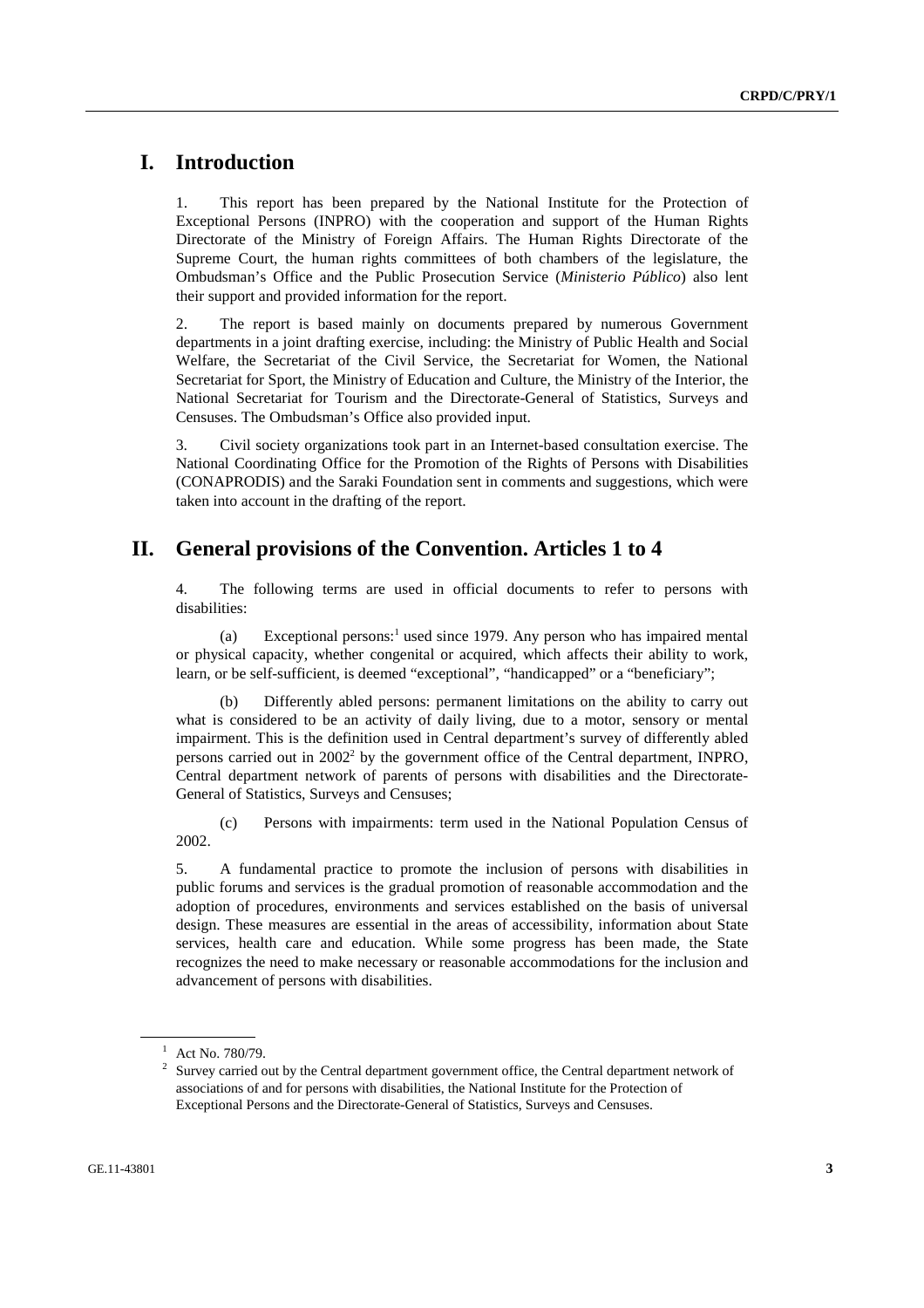6. Policies and programmes, including affirmative action measures, have been introduced in order to ensure the de facto equality of persons with disabilities, while taking account of their diversity. Under Act No. 2479/04 and its amending Act No. 3585/08, on integration of persons with disabilities in the labour market, at least 5 per cent of the workforce in public institutions must be made up of persons with disabilities. This is an improvement compared to the previous Act, where the figure was 2 per cent.

7. Under Act No. 3585/08, article 6, "for the purposes of implementing this Act the institutions referred to in article 1 shall make appropriate adjustments to their draft or preliminary draft budgets. Such adjustments shall not only provide for salaries and other social benefits but shall also include appropriate amounts for training and for upgrading of physical, technological and communications facilities, as necessary for the optimal implementation of the present Act."3

8. After consultation with civil society organizations, the Secretariat of the Civil Service drew up resolution No. 980/09 establishing the general rules for the integration of persons with disabilities in the Civil Service, which entered into force on 1 January 2010. In addition, the proposed implementing Act No. 3585/08, amending articles 1, 4 and 6 of Act No. 2479/04, has been submitted to civil society for consideration.

9. The Secretariat of the Civil Service also approved resolution No. 942/09, establishing the basic framework for policies of non-discrimination and inclusion in the Civil Service, which includes articles stating that persons with disabilities may not be discriminated against in the Civil Service. A guide to inclusive and non-discriminatory practices in the Civil Service has been drawn up in a participatory manner. It describes the legal framework underpinning non-discrimination, and gives examples of best practices in the area of disability, among others. The guide has been published, and a large number of copies have been disseminated for training purposes, in line with resolution No. 426/10 of the Secretariat of the Civil Service.

## **III. Specific rights**

#### **A. Article 5. Equality and non-discrimination**

10. The Constitution of the Republic of Paraguay establishes the right to nondiscrimination, stating that all the country's inhabitants shall have equal dignity and rights. It also provides: "The State shall remove all impediments, along with those factors that support or encourage [discrimination]. Safeguards aimed at preventing unfair inequalities shall be regarded not as discriminatory but as egalitarian."<sup>4</sup>

11. The effective measures taken to guarantee persons with disabilities equal and effective legal protection against all types of discrimination, including the provision of reasonable accommodation, and the right to equality before the law, the right to equal protection by the law and the right to non-discrimination, are cornerstones of the social State subject to the rule of law proclaimed in the Constitution, which establishes that all persons, regardless of differences, have the right to use national legislation.

<sup>&</sup>lt;sup>3</sup> Act No. 3585/08, art. 1: "All bodies and entities of the State, governments and municipalities, as well as private-law corporate bodies in which the State is a majority shareholder, shall include and maintain on its staff a percentage of persons with disabilities that shall be not less than 5 (five) per cent of the total number of its officials."

<sup>&</sup>lt;sup>4</sup> Constitution, art. 46.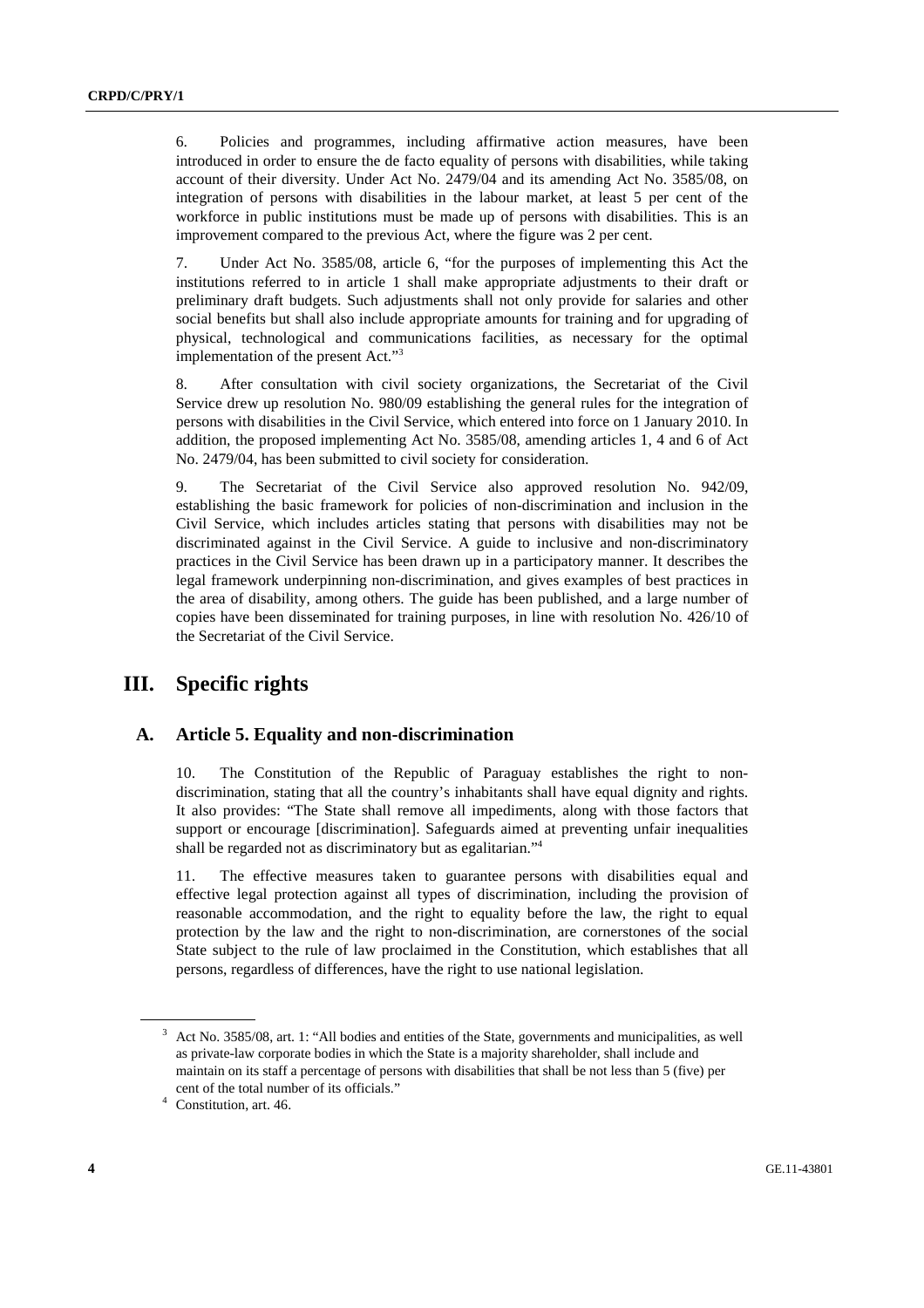12. Article 58 of the Constitution, on the rights of exceptional persons, provides as follows: "Exceptional persons shall be guaranteed health-care, education and leisure services and vocational training for full integration in society. The State shall institute a policy for the prevention of disability and for the treatment, rehabilitation and integration of persons with physical, mental or sensory disabilities, and they shall be provided with the specialized care that they require. They shall be accorded the enjoyment of the rights that this Constitution grants to all the inhabitants of the Republic with equality of opportunities, in order to compensate for their disadvantages. Persons with disabilities are able to use the law to protect or pursue their interests on an equal basis to others."

13. In addition, the most important international instruments in this area — all of which have been ratified by the Republic of Paraguay — contain clauses on non-discrimination and articles on equality and equal protection.

14. The International Covenant on Civil and Political Rights, for example, prohibits discrimination with regard to the rights recognized by the Covenant,<sup>5</sup> and provides for equality between men and women,  $6$  between children, $7$  equality before the law and equal protection of the law, $^{8}$  and the protection of ethnic, religious and linguistic minorities.<sup>9</sup>

15. International human rights treaties in Paraguay form part of the legal order; all Government action is subject to and informed by them. The Paraguayan Constitution of 1992 gives human rights treaties quasi-constitutional rank, and they prevail over legislation passed by the legislature and other regulations of lower rank such as court judgements, decrees or administrative resolutions, $10$  which must in all cases observe and implement the rights established in the Constitution and in international law. In addition, international human rights treaties, once ratified, enjoy the same legal stability as the Constitution, since their denunciation is subject to the constitutional amendment procedure.<sup>11</sup>

16. The Secretariat of the Civil Service established, by Decree No. 2226/09, the Directorate-General of Equality and Inclusion Policies and, by resolution No. 942/09, the general policy framework for non-discrimination in the Civil Service, which includes provisions on non-discrimination against persons with disabilities.

17. Article 23 of Act No. 1626/2000 on the Civil Service provides that "physical disability shall not be an impediment to entry to the Civil Service".

18. All administrative measures, the design and implementation of all public policies, the drafting of all regulatory frameworks, and the management of all State services for persons with disabilities, shall take as their frame of reference the provisions of the Convention on the Rights of Persons with Disabilities<sup>12</sup> and the Inter-American Convention on the Elimination of All Forms of Discrimination against Persons with Disabilities.<sup>13</sup>

19. These are the most important legally binding international instruments for the protection of the rights of persons with disabilities. They provide a detailed conceptual and practical framework for the design and management of public policies and services in this sector.

<sup>5</sup> International Covenant on Civil and Political Rights, art. 2.1.

<sup>6</sup> Ibid., art. 3.

<sup>7</sup> Ibid., art. 24.1.

<sup>8</sup> Ibid., art. 26. 9

 $\frac{9}{10}$  Ibid., art. 27.

 $\frac{10}{11}$  Constitution, arts. 137 and 141.

Ibid, art. 142.

<sup>&</sup>lt;sup>12</sup> Act No. 3540/08.

<sup>13</sup> Act. No. 1925/02.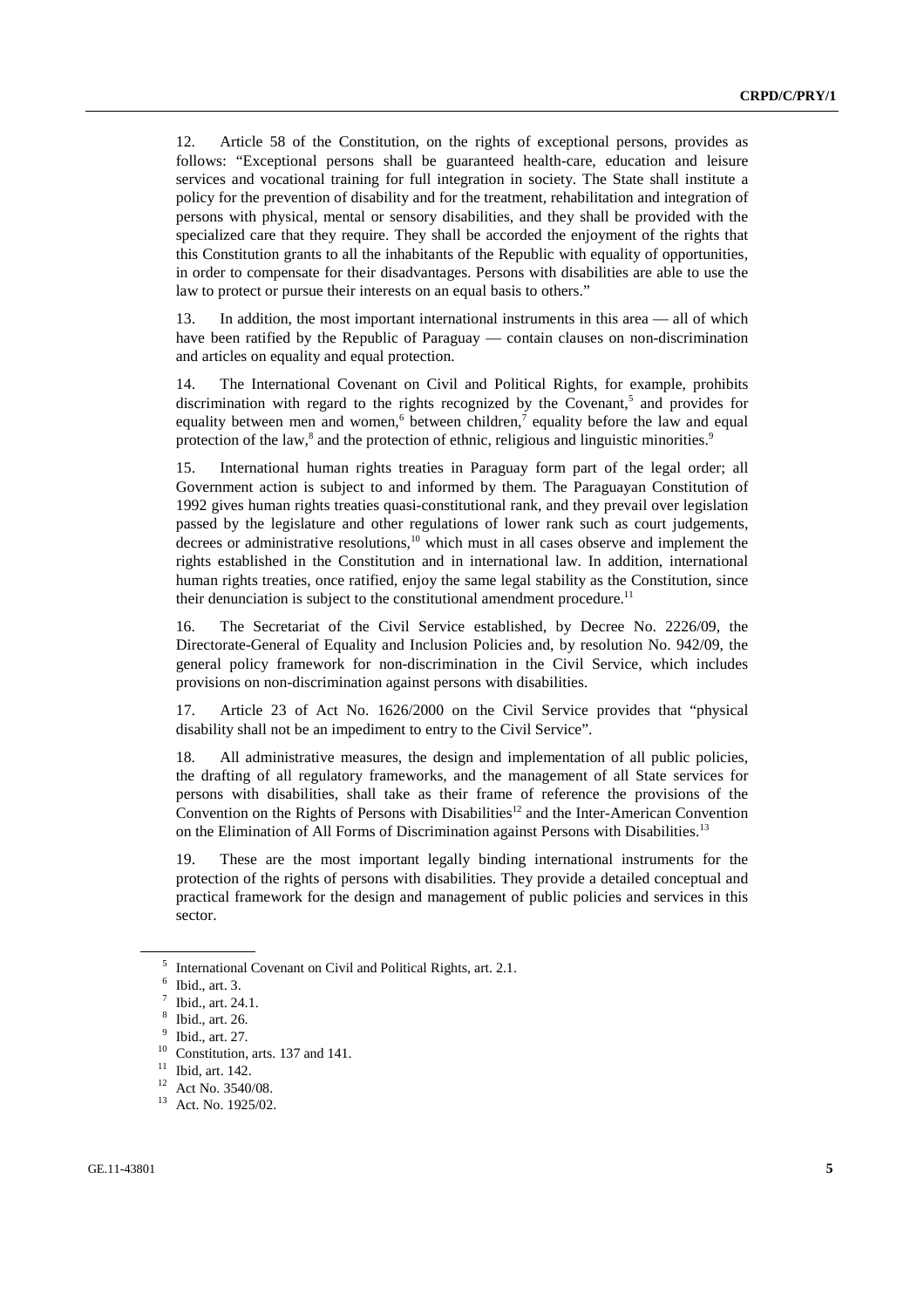#### **B. Article 8. Awareness-raising**

20. One of the awareness campaigns aimed at the general public and conducted through mainstream media was the "Use your Head, use a Helmet" campaign, run by INPRO and the government office of Central department.

21. Other media campaigns were also conducted by INPRO and NGOs on the themes of respect for diversity and the inclusion of persons with disabilities in various areas, and places of work in particular.

22. INPRO held a meeting of all governors, municipal mayors and national authorities to inform them about the rights of persons with disabilities; a presentation was made of the Convention and the Convention rights.

23. The Secretariat of the Civil Service conducted awareness-raising workshops on the theme of disability, for trade union members and human resources management units.

#### **C. Article 9. Accessibility**

24. The National Institute of Technology, Standardization and Metrology, together with INPRO, other State bodies and the Saraki Foundation, are currently members of "Committee 45" on Accessibility, which works to draw up standards of accessibility in the physical environment (including the use of street markings and signs). No work has yet been done in the area of transport, which remains an outstanding issue.

25. INPRO is currently working with the Saraki Foundation on a proposal for a procedure to improve accessibility in municipalities, the Municipal Accessibility Assessment Procedure. The aim is to bring about a social shift, for which there are three basic requirements:

 (a) Commitment. This involves raising awareness among the community and vulnerable persons of the benefits of accessibility for all, and of the difficulties faced by persons with disabilities and other vulnerable groups for lack of access to public services such as health care, education, culture and sport;

 (b) Technical expertise. This involves carrying out a thorough analysis of the barriers that limit access to public services by persons with disabilities and other groups, and seeking and implementing appropriate solutions to those problems;

 (c) Strategies. This involves introducing creative remedial and preventive measures that are consistent with the social and political environment.

26. To that end, the manual drawn up and endorsed by INPRO for official use adopts the Municipal Accessibility Assessment Procedure and proposes it as a basic tool for identifying the barriers to access to public services available to citizens. A copy of the manual is annexed to the present report (annex II).

27. The assessment of communication and information not included in the physical environment looks at the following points:

(a) Staff who deal with the public: training to deal with persons with disabilities;

 (b) Alternatives to written and oral communication, including sign-language interpreters and systems such as Braille;

(c) Accessibility of printed material;

(d) Accessibility of web pages.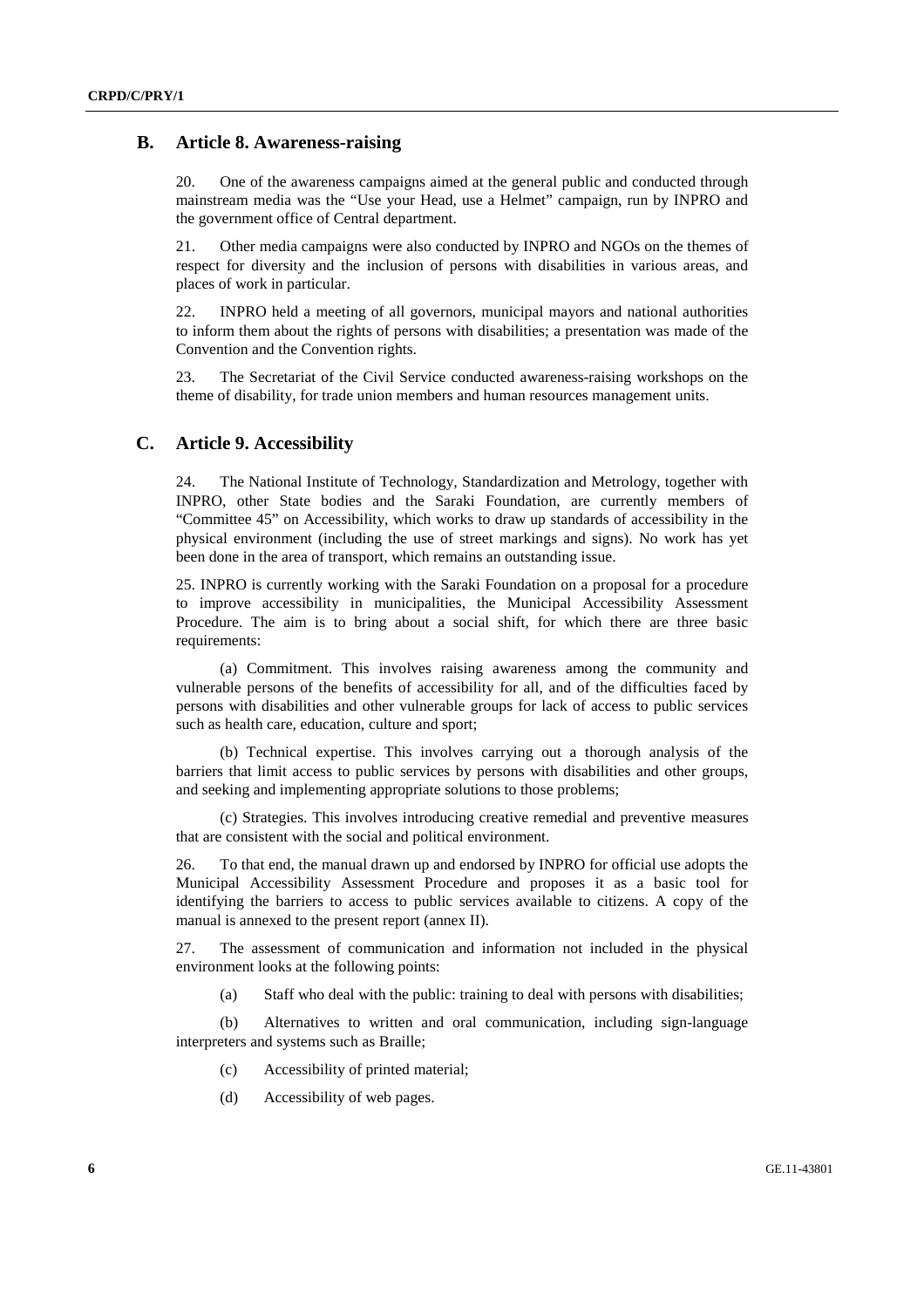## **D. Article 10. Right to life**

28. Article 4 of the Constitution, on the right to life, states that "the physical and mental integrity of all persons shall be protected by the State". This article is consistent with article 46, on equality of persons. Thus, although the article does not specifically provide for the protection of persons with disabilities, they are considered to be protected in the same way as other residents of the Republic of Paraguay.

29. Persons with disabilities are not subject to arbitrary deprivation of life.

#### **E. Article 11. Situations of risk and humanitarian emergencies**

30. In setting forth the terms of reference of the National Emergency Secretariat, article 2 of Act No. 2615/05, the constituting Act, stated: "The Secretariat shall be primarily responsible for preventing and counteracting the effects of emergencies and disasters, whether natural or not, and promoting, coordinating and guiding the activities of State, departmental, municipal and private bodies, working in the area of prevention, mitigation, response, rehabilitation and reconstruction of communities affected by emergency or disaster situations." Paragraph (f) of article 4 states that the Secretariat shall "lead and coordinate assistance to communities experiencing emergency or disaster situations". In addition, article 5 provides: "The general budget of the State shall provide for the necessary funds for the work of the Secretariat and its executive and technical branches and for the implementation of specific programmes, in line with the organizational structure of work approved by the Executive." Accordingly, when implementing its programmes, the National Emergency Secretariat must take account of policies for persons with disabilities.

31. In the area of military affairs, chapter VI of the General Directive on the 2009–2010 biennium, concerning civilian issues, establishes the following objective: "cooperating in national defence, coordinating the use of military resources to help the civilian population, in emergency or disaster situations", and training members of the Armed Forces in civil defence operations for a rapid response before (prevention), during (response) and after (rehabilitation) emergency situations.14

32. Accordingly, every military unit has an Office of Human Rights and International Humanitarian Law, which is fully operational and has a timetable for training, education, prevention, planning and awareness-raising for the various ranks of military personnel, and for the civilian population in matters dealt with by the Armed Forces, including those directly or indirectly relating to persons with disabilities.

33. With regard to campaigns or operations for prevention, mitigation and reconstruction in communities affected by disasters, catastrophes or other force majeure risk situations or humanitarian emergencies, whether persons with disabilities are involved or not, the Armed Forces carry out special operations in support of bodies such as the National Emergency Secretariat, the Secretariat for Social Action, local government offices and the voluntary fire brigade. In that task, they make use of their own infrastructure, military personnel trained in various specialisms, and vehicles, for example, and are specifically instructed to give priority to vulnerable groups such as children, older persons, women and persons with a disability of some kind. In order to ensure the safety and protection of such groups in risk situations, humanitarian emergencies and/or natural disasters, military personnel have a precise mandate to use all possible means to fulfil this obligation promptly and correctly.

<sup>&</sup>lt;sup>14</sup> General Directive on the 2009–2010 biennium, paras. (f) and (g).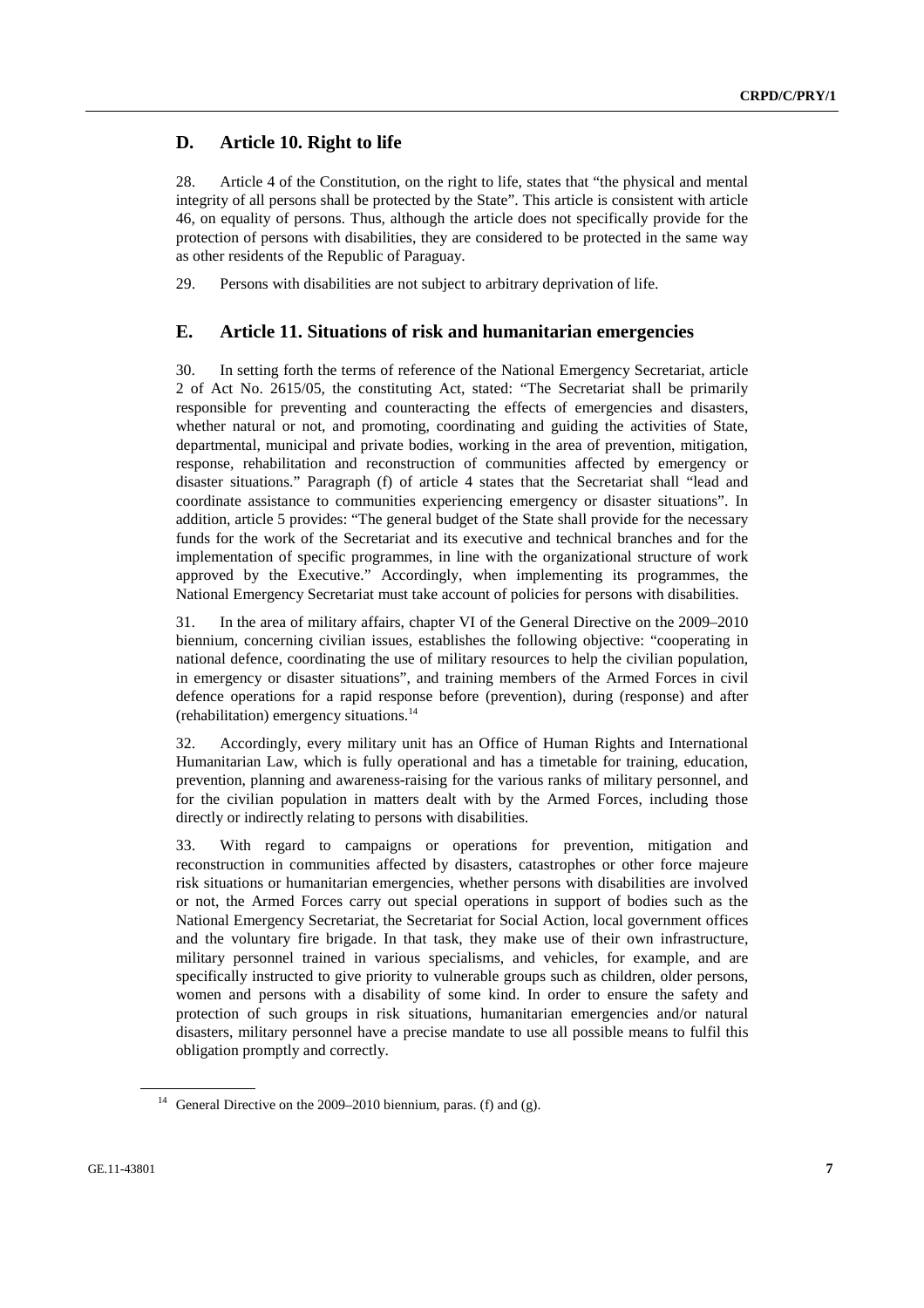### **F. Article 12. Equal recognition before the law**

34. The measures taken by the State party to ensure that persons with disabilities enjoy legal capacity on an equal basis are set forth in article 58 of the Constitution. In addition, Act No. 780/79 establishing the National Institute for the Protection of Exceptional Persons (INPRO) constitutes an important measure in this regard.

35. However, no specific measures have been adopted by the judiciary, which therefore deals with their legal claims on an equal basis with anyone else's, as required by the Constitution.

36. The exception to this is when a legal case involves a person registered as lacking legal capacity.<sup>15</sup> Article 90<sup>16</sup> of the Code of Civil Procedure states that persons lacking legal capacity "may not own or encumber property, enter into legal proceedings, carry out transactions, receive payments, lend or borrow money, or carry out any act that is not purely administrative in nature, without the authorization of a guardian appointed by the court". The article referred to is thus not in line with the provisions of the Convention.

37. With regard to legislation that restricts full legal capacity, the Paraguayan Civil Code, in articles 37, 73, 84, 85, 86, 89 and  $90<sup>17</sup>$  establishes the criteria for judicial interdiction and legal incapacity. Persons declared incompetent or legally incapable cannot exercise their rights themselves; their rights are exercised by representatives chosen on the basis of rules established in the Code. Article 40 of the Civil Code states: "This representation shall apply to all acts of civic life, except as provided in this Code."

38. In addition, article 91 of the Electoral Code<sup>18</sup> states: "The following persons may not vote: (a) Judicially interdicted persons (b) Deaf persons who cannot make themselves understood in writing or by any other means ...".

39. With regard to the support available to persons with disabilities to exercise their legal capacity and manage their financial affairs, the Public Defender Service, which is attached to the Supreme Court, provides free legal assistance to persons in need, notably through the Office of the Public Defender for Civil Matters, which has the power to deal with legal disputes between individuals. In various cases it represents persons deemed "incapable" under the Civil Code.<sup>19</sup>

<sup>&</sup>lt;sup>15</sup> Code of Civil Procedure, art. 89: "Anyone who, by reason of impaired mental faculties, blindness, senility, habitual abuse of alcohol or narcotics, or other mental or physical impediment, is unable to take care of themselves or of their own interests, shall be declared legally incapable by the court." If during these proceedings the facts provided for in article 73 are established, the subject of the application shall be pronounced interdicted. Article 73, in turn, establishes: "Adults and emancipated minors who, by reason of mental illness, are unable to look after themselves or administer their property, and deaf persons who are unable to make themselves understood in writing or by any other means and are therefore in the same situation, shall be declared incapable and shall be subject to

<sup>&</sup>lt;sup>16</sup> Code of Civil Procedure, art. 90: Anyone lacking legal capacity "may not own or encumber property, enter into legal proceedings, carry out transactions, receive payments, lend or borrow money, or carry out any act that is not purely administrative in nature, without the authorization of a guardian appointed by the court. Where relevant, legal incapacity shall be subject to the rules on interdiction and the lifting thereof. In addition, the judgement declaring legal incapacity shall be entered in the

relevant register." 17 Chapter II, title I *in totum*. 18 Act No. 834.

International Covenant on Civil and Political Rights, art. 2.1.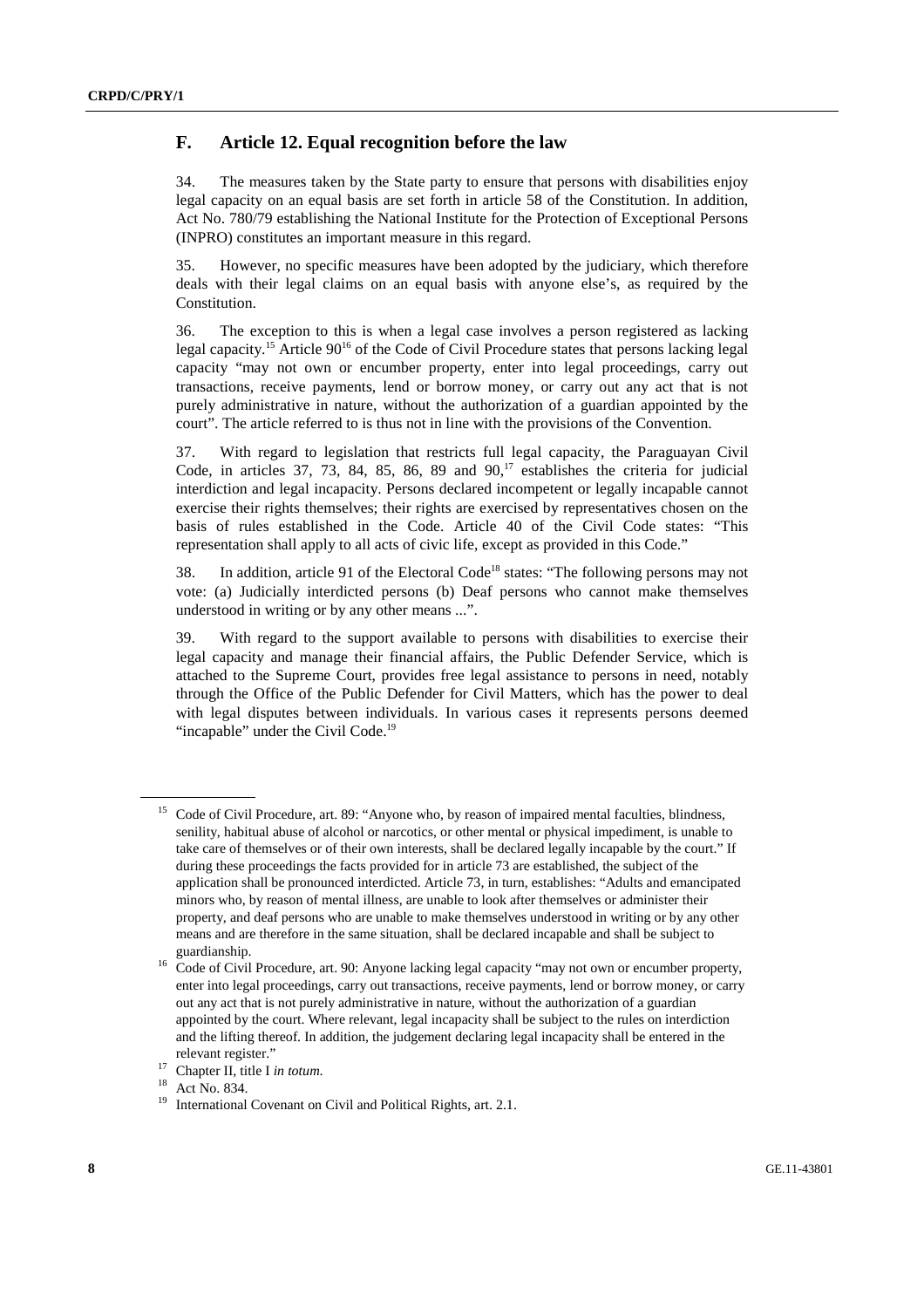## **G. Article 13. Access to justice**

40. The Paraguayan State provides assistance to citizens of limited means who need to be represented in civil or criminal proceedings through the Public Defender Service. New positions for judges, public defenders and public prosecutors have been created as a means of facilitating access to justice by expanding services for the administration of justice and the Council of the Judiciary is currently in the process of selecting candidates to fill them.

41. As regards access to a State-appointed lawyer, the Public Defender Service is responsible for providing free legal counsel. The service is a public legal entity within the judiciary that has normative, administrative and functional autonomy and financial independence in resource management.<sup>20</sup>

42. The main mission of the Public Defender Service is to safeguard judicial due process.21 It is responsible for defending the interests of those who use its services and for championing respect for human rights in the areas falling under its competence, as provided for in the Constitution,<sup>22</sup> international treaties and conventions,<sup>23</sup> the Code of Criminal Procedure and other applicable laws,  $24$  decisions<sup>25</sup> and internal regulations.

43. The Public Defender Service has submitted a draft bill<sup>26</sup> to Congress which contains 99 articles setting out the form, location and mission of the service. The bill also establishes the autonomy, self-sufficiency and scope of responsibility which are essential to the service's full compliance with its obligations in accordance with the principles of the best interests of the client, confidentiality, supplementary intervention and free service, etc.

44. The Supreme Court has begun the monitoring and adjustment work necessary to improve access to justice for persons in vulnerable situations, including persons with disabilities. At the end of 2008, along with presiding judges and prosecutors-general from other Latin American countries it signed an undertaking to adopt the Brasilia Rules on Access to Justice for Persons in Vulnerable Situations. On the basis of this undertaking, and in accordance with other international human rights instruments, the Court then began the

<sup>&</sup>lt;sup>20</sup> Act No. 1227/97 established programmes for fiscal year 1998, as well as the post of Chief Public Defender and the deputy public defender services.<br>In pursuit of the effective protection of human rights at the inter-American level, the Inter-American

Court of Human Rights signed an agreement with the Inter-American Association of Public Defender Services (AIDEF) so that whenever the Inter-American Court of Human Rights finds that an alleged victim of a human rights violation lacks financial resources to obtain, or does not have, legal representation during its proceedings, the Court may call upon AIDEF to appoint a defence lawyer to

provide legal counsel and defence services throughout the proceedings.<br><sup>22</sup> Constitution of 1992, articles 1, 11, 12, 14, 16–19, 46, 47 and 54.<br><sup>23</sup> Art. 8 of the American Consuming on Human Birly, a Dart of San Jac

<sup>23</sup> Art. 8 of the American Convention on Human Rights – Pact of San José, Costa Rica (ratified by Paraguay by Act No. 1/89); art. 14, International Covenant on Civil and Political Rights (ratified by Act No. 4/92); art. 11, para. 1, Universal Declaration of Human Rights; and sect. XXVI, American Declaration of the Rights and Duties of Man. Advisory Opinion No. 11, Inter-American Court of Human Rights, 1990, requested by the Inter-American Commission on Human Rights, addressed the issue of real access to justice. The Court decided that two conditions precluded the equal access to justice mandated by the American Convention, and that financial insecurity led to discrimination that

violated the Convention (chap. II, sect. 2, Brasilia Rules on Access to Justice). 24 Code of Criminal Procedure (Act No. 1286/98, arts. 6, 7, 30, 75, 97, 100, 103, 106–109, 366 and 491); Code on Children and Adolescents (Act No. 1680/01, arts. 42, 162 and 163); the Criminal Code (Act No. 1160/97), which lists punishable offences and the corresponding penalties, as applicable to those in need of defence; and the Civil Code, as applicable to plaintiffs who need the assistance of a public defender.<br><sup>25</sup> Decision No. 85/98 of the Supreme Court regulates the posts created under Act No. 1227/97.<br><sup>26</sup> The bill submitted to Perliament is appared between the

The bill submitted to Parliament is annexed herewith.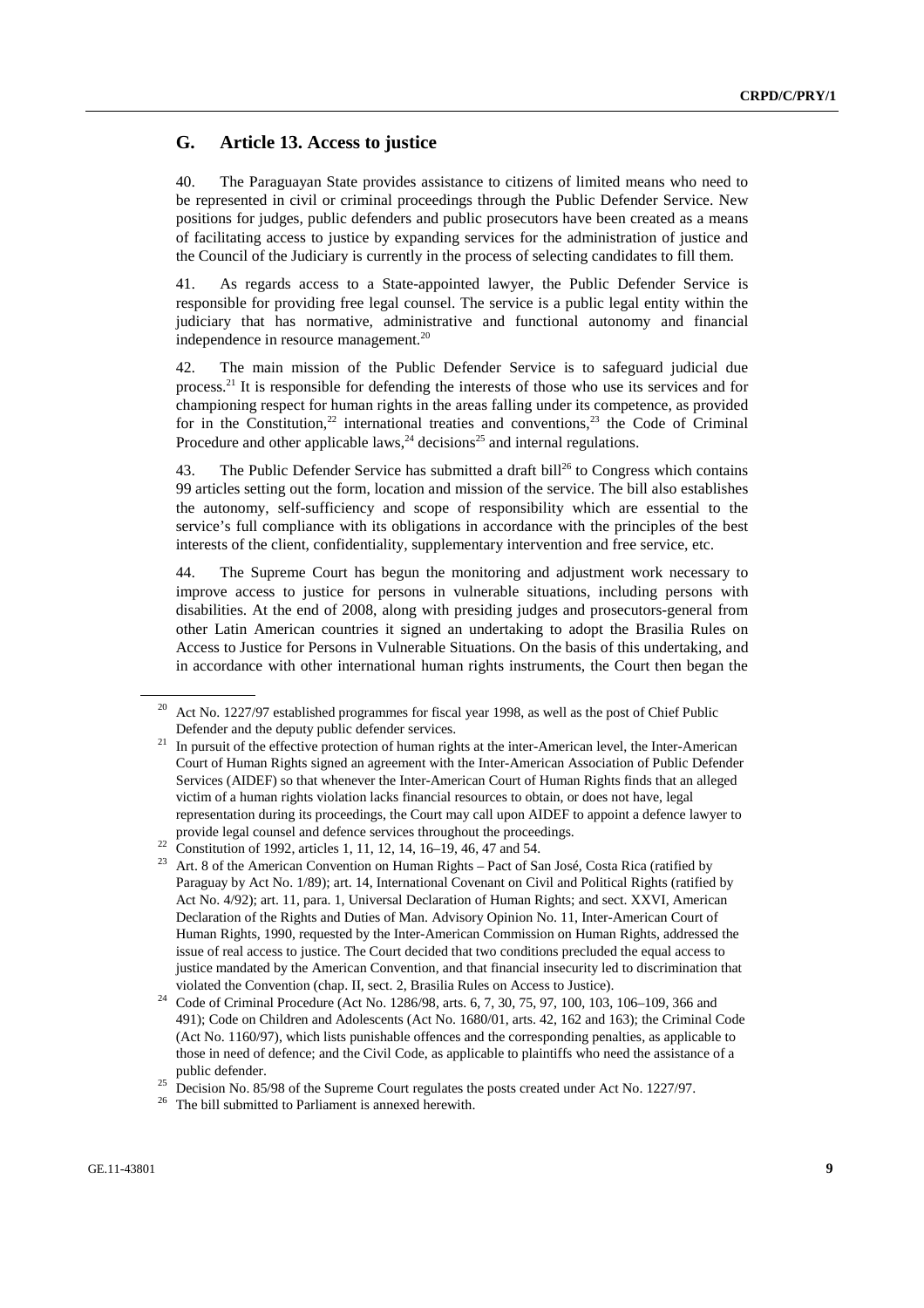process of monitoring and adjusting to international standards. It is currently engaged in the implementation of plans to improve building accessibility, inter alia, and is committed to facilitating participation in legal proceedings by providing sign language interpretation and training for justice system and other personnel.

45. In accordance with constitutional mandates concerning access to justice, the Supreme Court also supports the legislative initiatives contained in the Languages Bill.

46. A public forum and hearing was held in the Bicameral Chamber of the National Congress on 28 April 2010. At this event, the Supreme Court led the first panel in favour of the Bill's approval, which included among its members Judge Zarratea Tadeo, who explained and substantiated the importance of its adoption.

47. The Languages Bill has been under consideration since 2009 and various opinions have been issued by the Committee on Culture. Education and Sports. There are 20 indigenous languages forming part of Paraguay's cultural heritage, some of which are at risk of falling out of use. The Bill proposes the creation of a Language Policy Secretariat to assume responsibility for safeguarding and preserving these languages.

48. The Bill also contains regulations for sign language use, which is essential to accessibility for persons with disabilities.

49. Chapter II, article 9, of the Bill, concerning the protection of individual linguistic rights, establishes that all inhabitants of the Republic of Paraguay shall have the right:

(a) To learn the two official languages,  $^{27}$  to use either language in all situations, both orally and in writing, and to receive answers in the language used. Paraguayans of indigenous origin shall also have the right to know and to use their own language;

 (b) To receive information from private-sector employers concerning any employment and administrative issues of interest to them for work reasons in their own language;

 (c) To receive official information in Guaraní and Spanish through all communications media of any kind;

(d) Not to be discriminated against on the grounds of language;

 (e) To use either of the two official languages in legal proceedings and to have their statements taken in the language of their choice without the need for translation. Speakers of other languages shall have the right to be assisted in court by a person who knows their language;

 (f) To use either of the two official languages in legal proceedings and to have their statements taken in the language of their choice without the need for translation. Speakers of other languages shall have the right to be assisted in court by a person who knows their language;

 (g) To receive formal instruction in their mother tongue from the start of their schooling, provided that it is one of the country's official languages or an indigenous language.

50. With regard to the application of the Convention in court decisions, since the Convention is a relatively new instrument for Paraguayans, it has rarely been invoked in the resolution of legal disputes. However, the Supreme Court's Human Rights Directorate is

 $27$  The official languages of Paraguay are Spanish and Guaraní.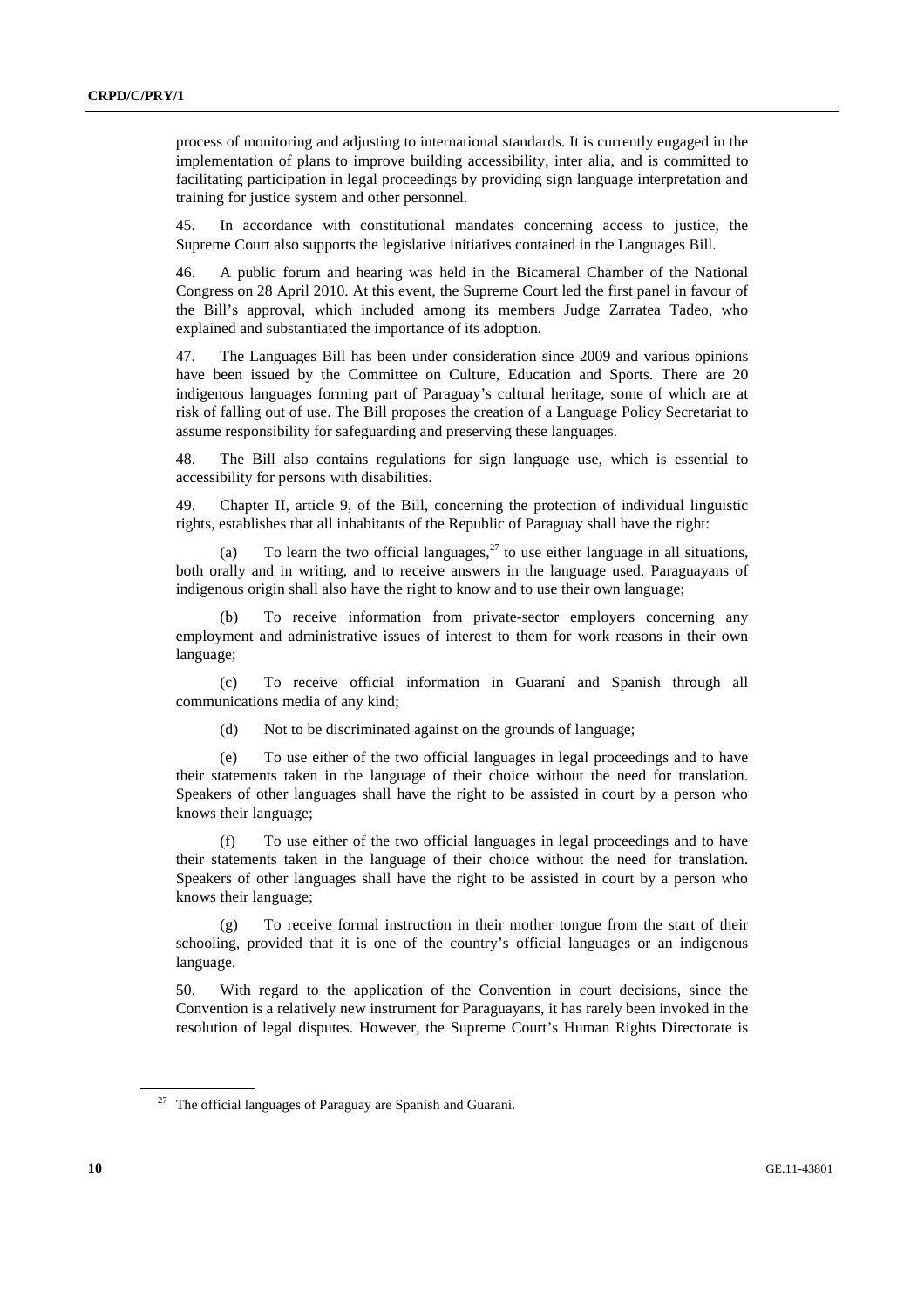committed to organizing training and awareness-raising events for judges. These are described in more detail in the paragraphs that follow.

51. Two judgements issued by the courts of Asunción are however attached to this report.28

52. Measures taken to ensure effective training of personnel in the justice system include regular training workshops for judges and magistrates organized by the Supreme Court with a view to harmonizing criteria for the correct application of rules and regulations to safeguard those involved in legal proceedings.

53. To ensure that all persons with disabilities have effective access to justice at all stages of the legal process, including investigative and other preliminary stages, regional representatives of the Ombudsman's Office verify compliance with judicial due process in the cases of all persons requesting such checks and endeavour to ensure respect for the right to due process. The same is done for persons deprived of their liberty in the course of the monitoring visits to places of detention (including police stations and prisons) made by representatives of the Ombudsman's Office.

54. Article 2 of Supreme Court resolution 298/05 makes it compulsory for judicial and administrative personnel working in the justice system to attend all training courses which they are asked to follow.

55. To flesh out initiatives designed to improve quality of training, seven articles dealing specifically with knowledge and training are included in chapter IV of the Code of Judicial Ethics of the Republic of Paraguay.29

56. The first of these (art. 28) reads as follows: "The need for ongoing knowledgebuilding and training for judges is a means of upholding the right of all individuals involved in legal proceedings, and of society at large, to high-quality justice services".

57. Between 2006 and 2010, the Supreme Court's Human Rights Directorate provided both general human rights training and specific training on the following subject areas: indigenous law and human rights; criminalization of child and adolescent pornography; domestic and gender-based violence; and prevention of trafficking in persons and forced labour in the context of, inter alia, human rights, access to justice, and gender and domestic violence.

58. In 2009, the section of the Directorate with oversight for the rights of persons with disabilities organized four workshops entitled "Human rights and mental health: mental health from a legal protection perspective" (*salud mental y derechos humanos, la salud mental en el marco de la protección judicial*). These workshops were conducted in coordination with the Mental Health Directorate of the Ministry of Public Health and Social Welfare, and the target audience was magistrates, public defenders, court officers and other justice system personnel, the aim being to cover issues related to international human rights law, as well as to disability, criminal law and other areas. About 80 justice officials received training. The cycle of training events was rounded off by two workshops on human rights and mental health organized with support from the Pan American Health Organization (PAHO), which were attended by a total of 61 judicial officials.

<sup>&</sup>lt;sup>28</sup> Judgments issued by Paraguayan courts which invoke the provisions of the Convention. A.I. No. 731 of August 2008, issued by the Third Chamber of the Civil and Commercial Appeal Court of Asunción. A.I. No. 108 of 28 July 2010, issued by the Second Chamber of the Accounts Court of Asunción.<br><sup>29</sup> Code of Judicial Ethics, arts. 28 to 34.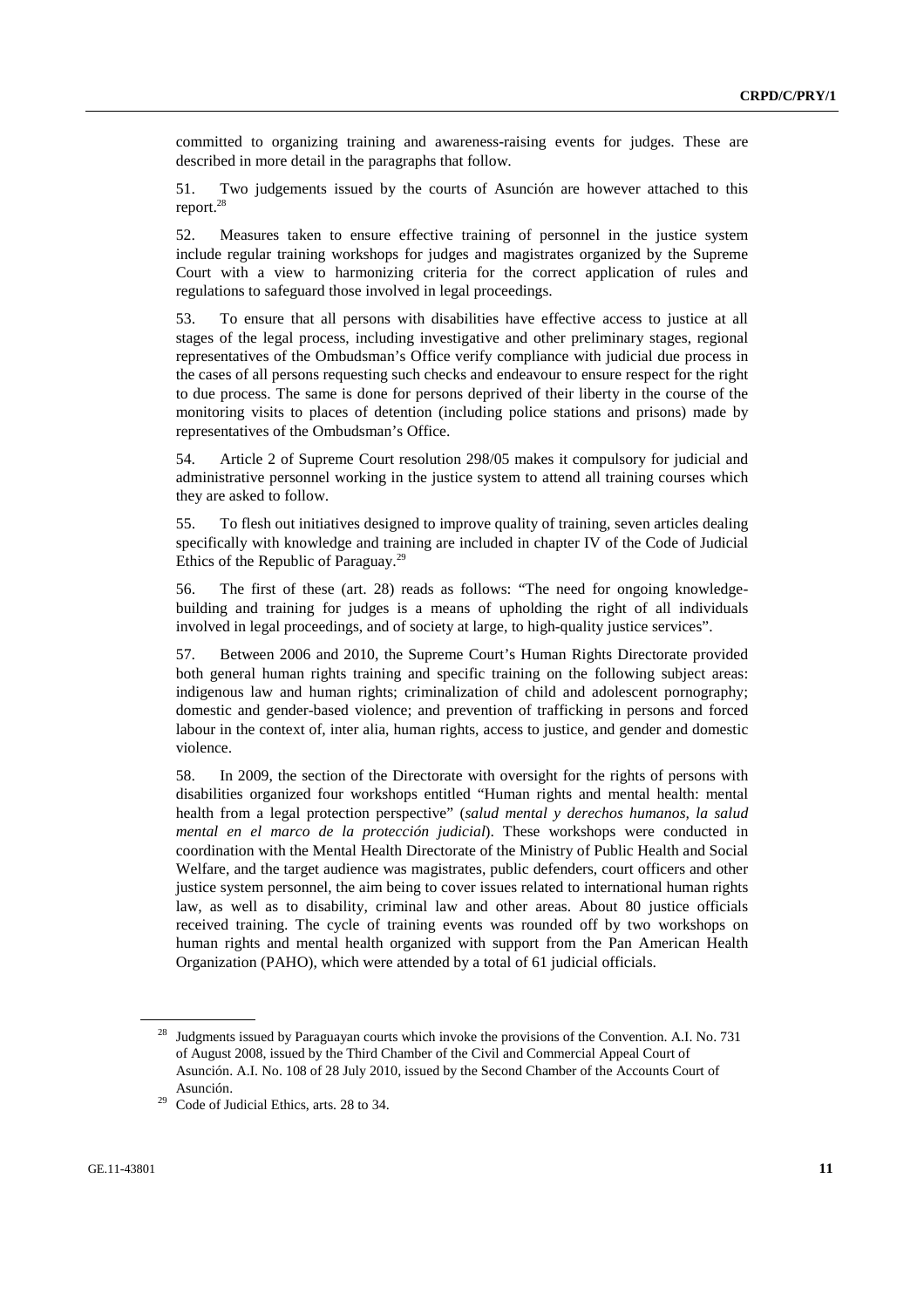59. As part of its efforts to build knowledge of the rights of persons in vulnerable situations, between 24 and 26 August 2010 the Supreme Court ran a "Train the Trainers" course for directors, coordinators and specialist lawyers which covered issues including access to justice for persons with disabilities.

60. As part of its awareness-raising programme, the Human Rights Directorate has for several years been organizing an annual series of events in celebration of Human Rights Day (10 December) which together constitute Human Rights Week. The aim of Human Rights Week is to promote dialogue and reflection on human rights among members of the judiciary, working in coordination with civil society organizations and other State institutions.

61. In the three years since its launch Human Rights Week has explored issues affecting the situation of various groups. In 2010, when the focus was persons in vulnerable situations, the programme of events stimulated analysis of the current situation of historically marginalized groups such as persons with disabilities, persons with mental health problems and the elderly.

62. The events are designed to raise awareness of basic human rights among justice personnel and the general public from an inclusive perspective, promoting interaction through participatory techniques and audio-visual media. The organizers seek to include among the activities alternative forms of information dissemination such as theatre, photographic exhibitions, concerts and conferences, besides distributing audio-visual and other awareness-raising materials.

63. Every year since its launch, Human Rights Week has benefited from the participation of various civil society organizations that support the work of the Human Rights Directorate, some on the basis of cooperation agreements, others in specific activities.

64. The principal target audience for Human Rights Week events is the personnel of the justice system and the people that use it. It is estimated that approximately 1,200 people have benefited directly,<sup>30</sup> and that many participants have developed an interest in specific areas.

65. At the events, national and international organizations and institutions have the opportunity to set up stands from which to distribute their materials and around 2,500 human rights-related publications, brochures, leaflets and other materials were handed out free of charge at the past three years' events.

66. Simultaneous sign language interpretation for all activities and programmes in Braille were available for the first time at the 2010 event, which benefited from the support and assistance of associations of persons with hearing, mental and visual disabilities.

67. The Human Rights Directorate has drawn up a training programme for judges on the rights of persons with disabilities, which it aims to implement in 2011. The main objective of the programme is to ensure that judges are familiar with all national and international instruments providing protection for persons with disabilities and to encourage their use as tools in the administration of justice.

68. The activities organized as part of Human Rights Week led some judicial officials to perceive a need to learn sign language. A training programme has since been designed and trainers have been approached.

<sup>&</sup>lt;sup>30</sup> Assuming an average of 100 participants per day over the three years.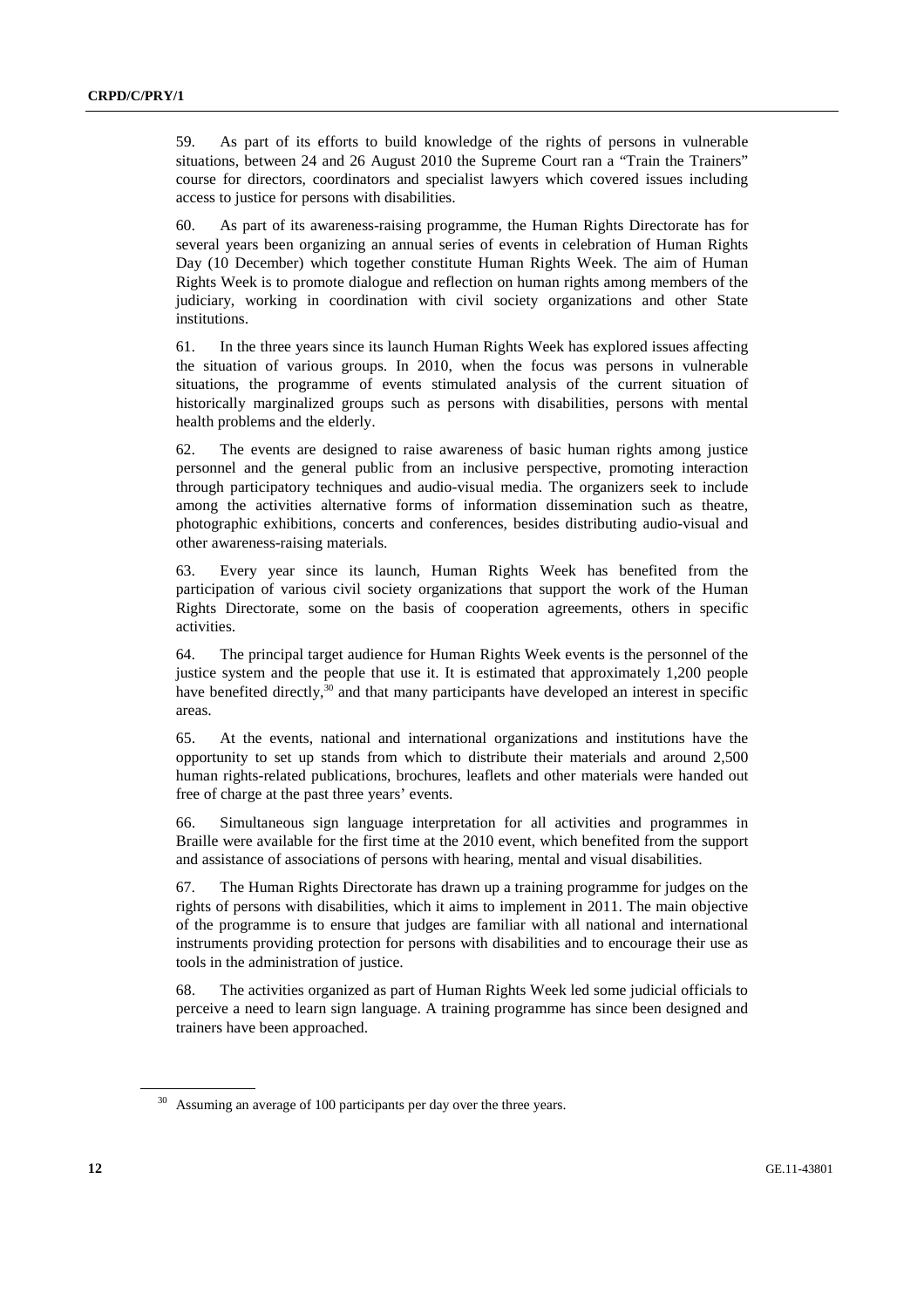69. For December 2010, to mark the International Day of Persons with Disabilities the Human Rights Directorate have planned a public meeting on access to justice for persons with disabilities, in partnership with various civil society organizations. The aim of the event is to report back to the public on work undertaken and seek input to enhance the Directorate's projects with a focus on the needs of this sector of society.

70. On 14 and 15 September 2010, the Supreme Court organized a public meeting on the topics of children and adolescents, and older persons, at which it took a cross-cutting approach to the question of court accessibility for persons with disabilities, children and older persons. All these initiatives are part of the process initiated by the Supreme Court to ensure compliance with its international commitments on access to justice for persons in vulnerable situations.

71. To support training activities and build knowledge of international human rights instruments and domestic legislation among justice officials, a compendium of legislation on the human rights of persons with disabilities has been put together with funding from the Saraki Foundation. The material will be incorporated into a computer application, currently in the design stage, and will also be available in PowerPoint format.

72. With regard to the provision of reasonable accommodation, the Supreme Court recognizes that making the reasonable accommodations necessary to ensure the effective participation of persons with disabilities constitutes a challenge. However, it is taking steps to achieve this access, in fulfilment of its commitments to Paraguayan society and its international obligations.<sup>31</sup>

73. Making sign language interpretation available in all judicial districts is considered a key challenge in this connection and the Supreme Court is providing institutional support<sup>32</sup> for the Languages Bill for this reason.<sup>33</sup> The Bill establishes that sign language interpreters should be a part of the judicial system and other public institutions. That will facilitate access to justice for persons with hearing impairments and their full participation in legal proceedings whether as victims, witnesses or defendants. In addition, the Judiciary Communications Directorate is due to start the adjustments and modifications necessary to make the judiciary website more accessible to persons with disabilities by organizing the information into highly visible, user-friendly formats and, as of 2011, introducing the option of listening to site content. These changes will give persons with disabilities the easier access to information that is a fundamental human right in our society.

74. A public meeting on access to justice for persons with disabilities, at which organizations working in the area will seek input from the public that can be used to draft recommendations for subsequent incorporation in institutional plans, is planned for December 2010.

75. Structural adjustments have been made to various court buildings — principally those of recent construction<sup>34</sup> — as well as to the judiciary's central offices. These have included adding surrounding and entrance ramps to offset gradients and enable persons with disabilities to enter, move around and exit buildings.

76. Ramps and access routes are signposted to facilitate arrival and access for persons with disabilities. In car parks, clearly designated special spaces are set aside for the vehicles

<sup>&</sup>lt;sup>31</sup> Convention on the Rights of Persons with Disabilities and Brasilia Rules, inter alia.<br><sup>32</sup> A copy of the note by the Presiding Judge of the Supreme Court expressing the institution's support for the Bill is annexed to this report.<br><sup>33</sup> A copy of the Languages Bill, currently under consideration in the National Congress, is annexed.

<sup>34</sup> San Juan Bautista Misiones, Villarica, Coronel Oviedo, Caazapá, Pedro Juan Caballero, Paraguari, Concepción, Asunción Torre Norte (North Tower) and Pilar.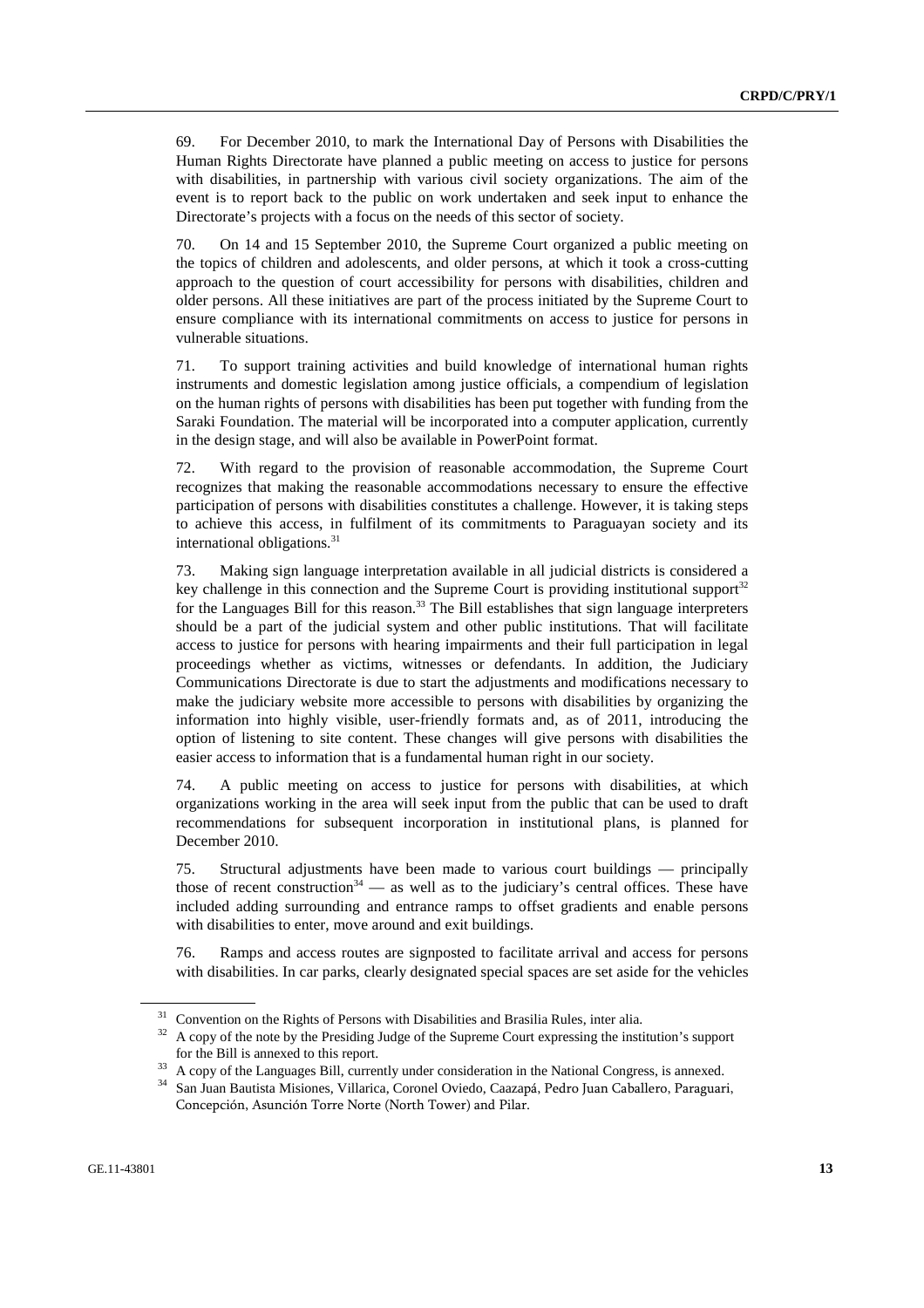of persons with disabilities. Inside buildings, specially fitted toilets for the exclusive use of persons with disabilities are available on each floor.

77. The toilet facilities have been designed and equipped to meet the most exigent requirements and are clearly signposted from building entrances. Lifts include Braille instructions and are large enough to accommodate a wheelchair.

78. Doors to offices and corridors have been fitted to allow persons with disabilities to enter, exit and move around, although building installations also include provision for monitoring outside areas and internal corridors such that guidance and assistance in moving around can be offered to any persons with disabilities who may need it. For example, when the North Tower of the Courts of Justice in Asunción was built, in view of the number of floors in the building, it was decided that each should have a designated safe area where persons with disabilities, the elderly and the infirm could wait for assistance in the event of an incident. Such measures will henceforth be implemented as a matter of course in all new buildings and whenever older buildings are upgraded. Other measures that will further improve accessibility are also planned.

79. In addition, by resolution 633 of 1 June 2010 the Supreme Court adopted the Brasilia Rules on Access to Justice for Persons in Vulnerable Situations<sup>35</sup> with a view to ratifying their content and establishing a committee to oversee their gradual implementation.

80. The rules cover persons who are vulnerable because of their age<sup>36</sup> as well as persons with disabilities.

81. To develop the human potential of the Public Prosecution Service (*Ministerio Público*) and ensure that the service achieves its strategic goals, the Service's Training Centre offers personnel training plans and programmes covering the different areas of the institution's activities.

82. At the institutional level, the Prosecutor-General's Office (*Fiscalía General del Estado*) has implemented a policy predicated on three strategic priorities: (a) sensitivity to the needs of the people pursuant to the Constitution and domestic legislation; (b) efficient management of the Public Prosecution Service; and (c) transparency and access to information.

83. In implementation of its policy of "training for the task", the Prosecutor-General's Office has made respect for the human rights of vulnerable persons such as persons with disabilities, including respect for their right to adequate care and access to justice, a crosscutting theme of its training programmes, adapting them to the Office's specific strategic policy objectives.

84. The curriculum of the Public Prosecution Service's human potential development programme has been revised to incorporate new study modules and courses covering the following areas: (a) dealing properly with the public; (b) dealing properly with victims; (c) implementing the Brasilia Rules on Access to Justice for Persons in Vulnerable Situations; (d) implementing the Santiago Guidelines on Victims and Witness Protection; (e) basic sign language for provision of primary care to deaf victims; and (f) using Guaraní in order to deal properly with the public.

<sup>35</sup> The Brasilia Rules and resolution 633 of 1 June 2010 are attached.

<sup>&</sup>lt;sup>36</sup> This category includes children, adolescents and older persons.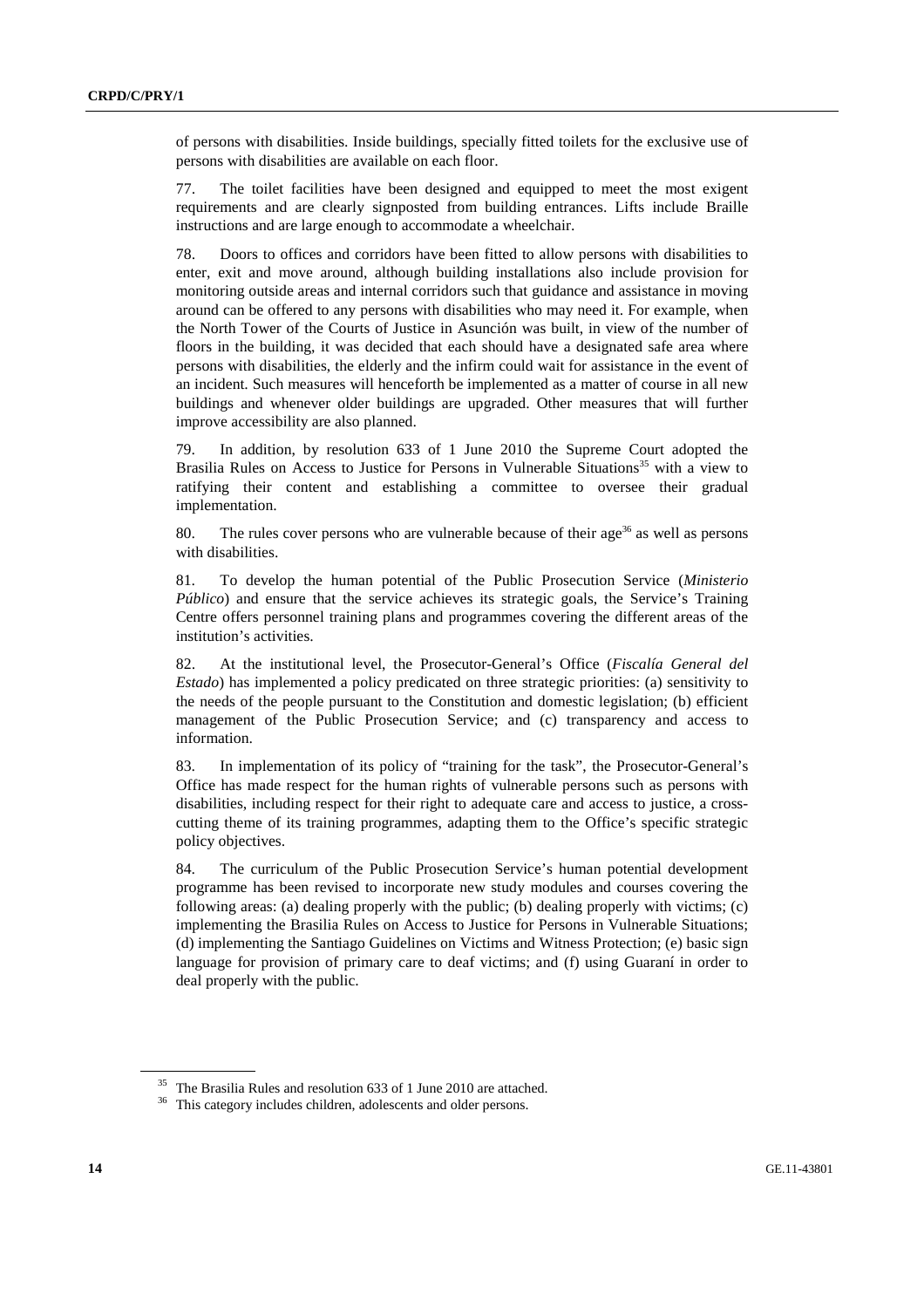85. The process of updating the curriculum offered by the Public Prosecution Service's Training Centre has been under way since 2006 and all the aforementioned modules are now operational, having been launched in accordance with the following schedule.

#### **2006**

86. The training module on dealing properly with the public, intended for public prosecutors and other officers of the Public Prosecution Service, has been running since 2004. The module on dealing properly with victims, has the same target group and was launched in 2006. The courses are designed for public prosecutors and officers in all sections of the Public Prosecution Service, whether in Asunción or the provinces.

#### **2007**

87. Non-discrimination was one of the topics covered in 2007. Specific initiatives included workshops on the right not to be discriminated against and on women's rights under the international legal framework, $37$  organized with support from the United Nations Development Fund for Women (UNIFEM), as well as workshops on the Convention on the Rights of Persons with Disabilities, organized in conjunction with the National Coordinating Office for the Promotion of the Rights of Persons with Disabilities (CONAPRODIS).

88. The aim of the workshops was to encourage officers of the justice system to develop gender-sensitive change strategies and promote the effective social inclusion of persons with disabilities. Workshop delegates included public prosecutors, officers in ordinary prisons, officials working with children and adolescents, the Constitutional Guarantees Office and the Complaints Department, forensic psychologists and forensic physicians.

#### **2008**

89. Specific initiatives were carried out at the national and international levels as part of a campaign to promote access to justice for persons in vulnerable situations.

90. Syllabuses were drawn up for workshops on the Brasilia Rules on Access to Justice for Persons in Vulnerable Situations and the Santiago Guidelines on Victim and Witness Protection, and piloted by the Public Prosecution Service's Training Centre in October and November 2008. Three workshops were organized for officials of the Constitutional Guarantees Office and the Complaints Department, prosecutors and deputy prosecutors for children and criminal prosecutors, among others.

91. At the international level, the Seventh Meeting of the Training Network of Ibero-American Prosecution Services (RECAMPI) held in Asunción from 4 to 7 November 2008 gave the Training Centre the opportunity to share its experiences and the results of its efforts to build knowledge of the Brasilia Rules within the Public Prosecution Service, in fulfilment of the undertaking to institutionalize the Rules, made in 2007. In October 2008, it presented to RECAMPI a proposal to implement a single, standardized training programme for building knowledge of the Brasilia Rules.

92. The Training Centre gave its presentation at the RECAMPI meeting in both Spanish and sign language, thereby becoming the first institution in RECAMPI to use sign language interpretation.

93. Other new courses developed and launched in 2008 included a course in basic sign language for providing primary care to deaf victims, attended by officers of constitutional

<sup>37</sup> Held on 11–12 July 2007.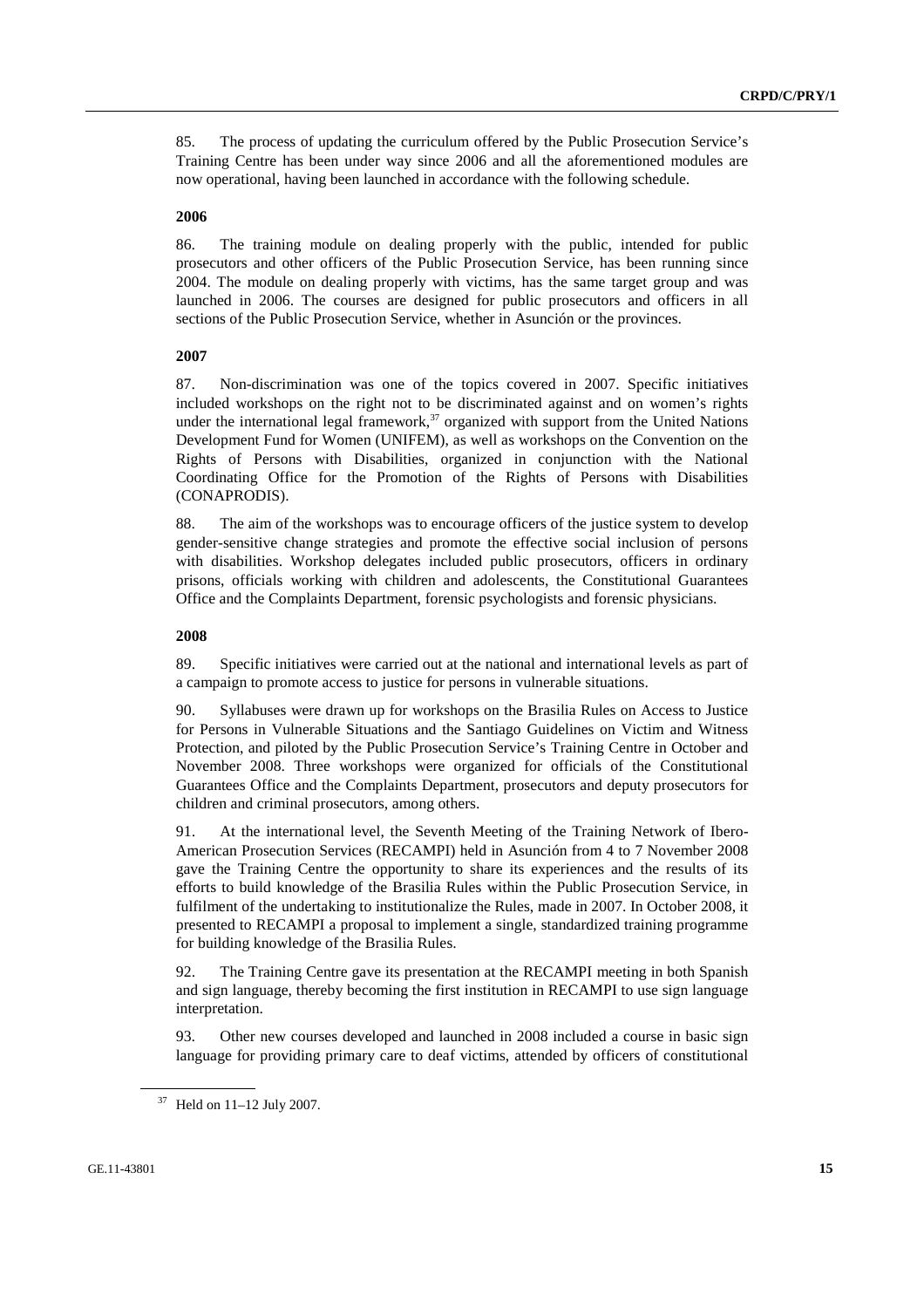guarantees offices and complaints departments, public prosecutors, deputy prosecutors, juvenile prosecutors, psychologists, social workers and educators working at the Training Centre. To support the new course, in conjunction with the Paraguayan Association for Deaf People the Centre developed a basic reference guide to signs for legal terminology which was used in the training and is currently being revised.

#### **2009**

94. Further workshops on the Brasilia Rules on Access to Justice for Persons in Vulnerable Situations and the Santiago Guidelines on Victim and Witness Protection were run in 2009 in both Asunción and the provinces. The syllabuses developed by the Training Centre were updated to incorporate these rules.

95. In implementation of the Public Prosecution Service's campaign to eliminate violence against women,38 posters were displayed and materials were distributed to course delegates.

#### **2010**

96. In the first half of 2010, in conjunction with the Directorate for Inclusion of the Secretariat of the Civil Service the Training Centre organized a briefing on employing persons with disabilities in the Civil Service for its own staff. It was decided at the briefing that the next joint initiative would be a workshop on inclusive practices and nondiscrimination against persons with disabilities in the Civil Service, for teachers, directors and heads of various sections of the institution. This workshop was held on 3 June 2010.

97. Looking to the future, the aim is to establish a dedicated team to promote the employment of persons with disabilities in the Public Prosecution Service. The team will be coordinated by the Human Resources Directorate with guidance from the Secretariat of the Civil Service's Directorate for Inclusion. The Training Centre also plans to produce newsletters in Braille on its activities and to introduce training in dealing with HIV/AIDS and human rights.

98. The position of Ombudsman was established within the domestic legal order, under the Constitution, as a "parliamentary commissioner whose functions consist of safeguarding human rights, channelling complaints from members of the public and protecting community interests". The Ombudsman's duties and powers include "reporting to the Public Prosecution Service human rights violations committed by persons performing official duties and private individuals; entering pleas for habeas corpus and requesting *amparo*, without prejudice to the laws which individuals can invoke; and acting ex officio or on the application of a party to safeguard human rights". Article 279, paragraph 1, of the Constitution also establishes that the Ombudsman shall "receive and investigate reports, complaints and claims concerning violations of the human rights recognized in the Constitution, international treaties and domestic legislation", including when such violations are committed by persons performing official duties.

99. The Ombudsman is not permitted to serve as an advocate, i.e. the Office does not have the authority to initiate legal proceedings as this is contrary to its mandate. Instead the focus of its work is promoting constitutional guarantees and safeguarding the rights of all persons, including persons with disabilities, by exercising oversight of proceedings whether brought by private attorneys or public defenders.

<sup>&</sup>lt;sup>38</sup> The campaign encompasses women and girls with disabilities.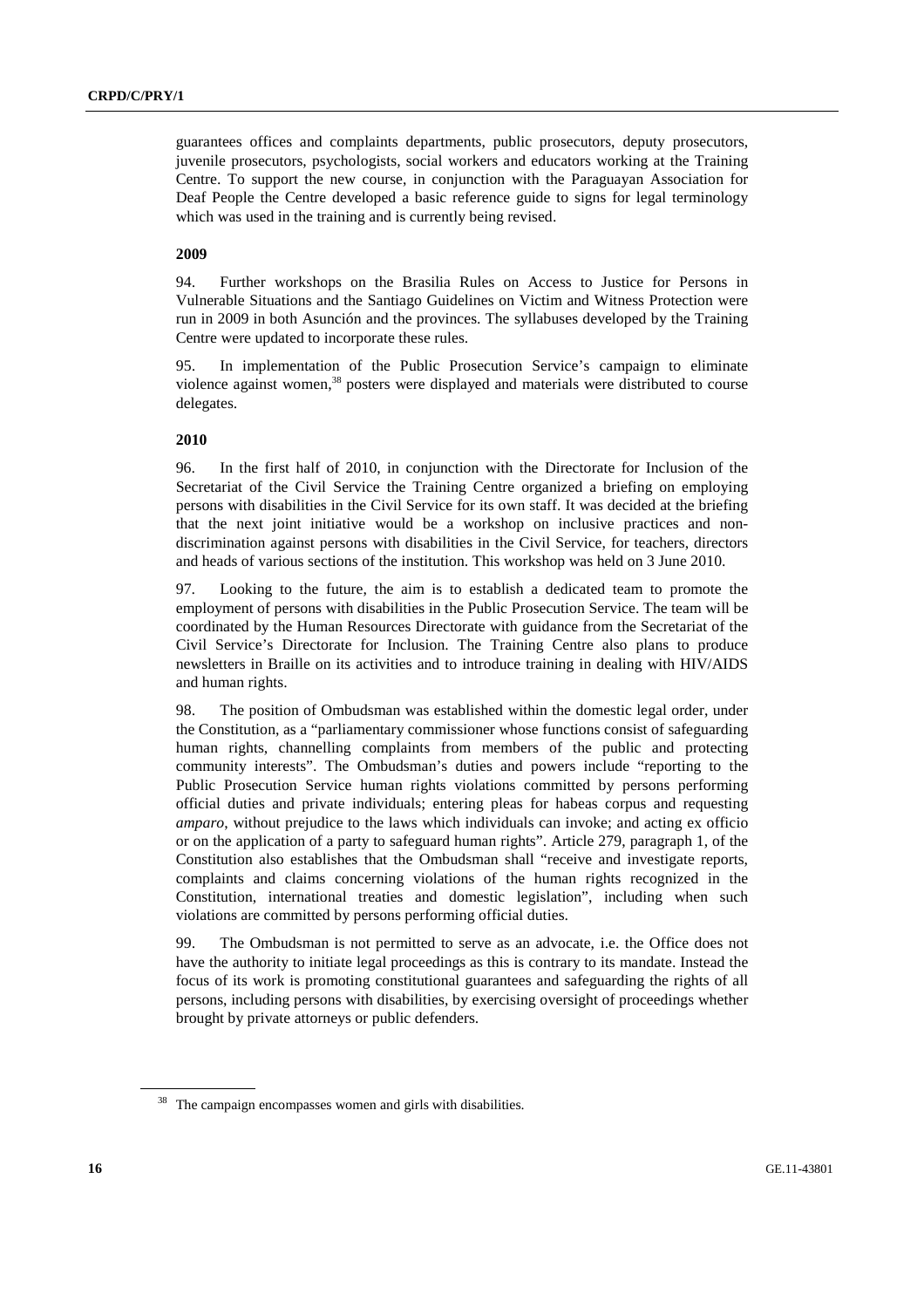100. The Ombudsman's Office organizes regular seminars and workshops on the human rights of persons with disabilities, which are open to everyone. For this purpose, it has entered into an agreement with a foundation that specializes exclusively in developing policies for the inclusion of persons with disabilities. Through this agreement it is able to train directors working in the Ombudsman's Office to serve as key focal points with broadbased responsibilities for promoting and safeguarding human rights. Since its Department for Action against Discrimination became operational, the Ombudsman's Office has also worked in partnership with various institutions and alliances including the National Coordinating Office for the Promotion of the Rights of Persons with Disabilities.

101. Although it also runs courses for the general public, the principal target audience for its training are judiciary and prison officials. Discrimination issues are covered under the programme offered by the Ombudsman's Office in part only, although talks for specific groups are organized.

102. Unfortunately comprehensive programmes encompassing all discrimination-related issues have not yet been set up. However, the issues are addressed through numerous projects, programmes and action plans developed for specific groups, on the initiative and with the approval of the Ombudsman's Office, with a view to alleviating the vulnerability of beneficiaries. In conjunction with the Prisons Directorate, the Ombudsman's Office has reviewed the case files of persons deprived of their liberty in preparation for subsequent monitoring of the judicial process and, in the case of convicted prisoners, and where warranted, in preparation for processing probation applications. These reviews were conducted with no distinction based on whether or not the persons in question were persons with disabilities; the Office has never to date received a request for due process checks from a person with disabilities.

103. The Ombudsman's Office has taken various steps towards ensuring the provision of reasonable accommodation, including procedural accommodations made in the legal process to permit the effective participation of persons with disabilities, including signing an agreement with a foundation dedicated to improving the quality of life of persons with disabilities. This project, which is implemented by the Department for Action against Discrimination, has prompted a number of new initiatives.

104. These initiatives have included an analysis of shortcomings in current accessibility levels and subsequent research to identify corrective measures, for example, in buildings. This prompted a recommendation that a survey be commissioned from professional architects to start the process of building modification necessary to achieve the accessibility required. The process is now under way thanks to funding from the foundation mentioned above.

105. Budget constraints prevent the Ombudsman's Office from initiating a number of other projects promoting the human rights of persons with disabilities, although it is endeavouring to circumvent this obstacle by entering into cooperation agreements.

106. The Ombudsman's Office has a dedicated Department for Children and Adolescents, and a number of other sections, including the Department for Action against Discrimination, are also involved in developing a policy on effective inclusion in work that would eliminate obstacles and achieve compliance with Act No. 2479/04, on the obligation to employ persons with disabilities in public institutions, as amended by Act No. 3585/08.

### **H. Article 14. Liberty and security of the person**

107. As regards measures taken by the State to ensure that all persons with disabilities enjoy the right to liberty and that nobody is deprived of their liberty on account of disability, the whole national legal framework, from the Constitution to the Criminal Code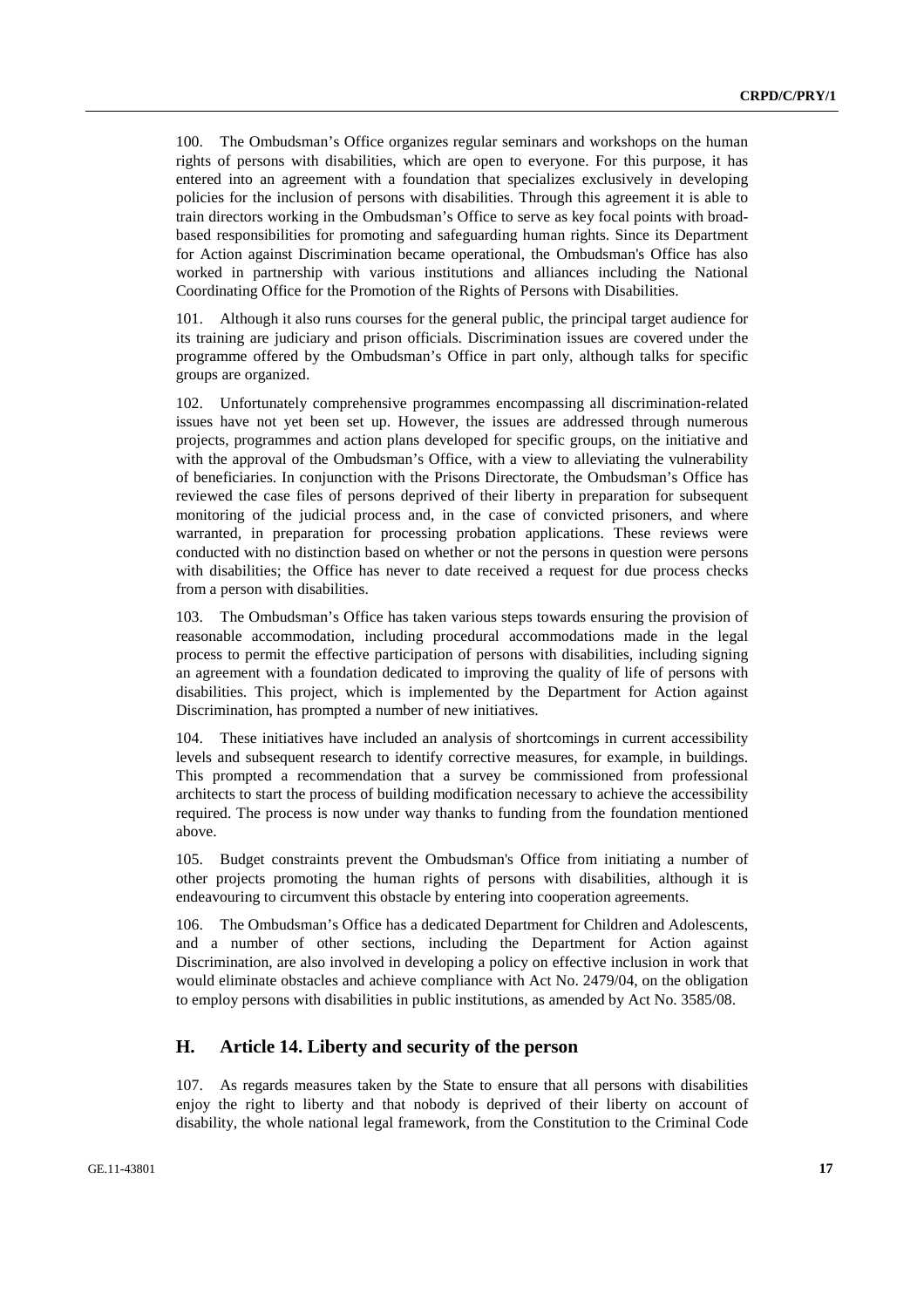and the Code of Criminal Procedure, guarantees the equality of all persons and lays the legal foundation guaranteeing the enjoyment of liberty and security and preventing deprivation of liberty on grounds of disability.

108. Where no such legal foundation exists, no case in which a person might be deprived of their liberty solely on the grounds that they have a disability of some kind may be admitted by any court, and any proceedings that might be brought would be duly annulled.

109. Persons with disabilities may not be institutionalized or deprived of their liberty just because they have a disability; this would be unlawful. The situation is different, however, if a person with a disability is found to have committed a punishable offence that calls for them to be placed in an institution or prison. This is in line with article 14, paragraphs 1 (b) and 2, of the Convention.

110. No legislation admits the possibility of persons with disabilities being institutionalized, detained or deprived of their liberty solely on account of their having some kind of disability. However, there are cases in which persons with disabilities are found legally responsible for punishable offences and must be sent to prison to serve their sentences.

111. Two decisions of the Supreme Court, No. 60/97 and No. 182/00,<sup>39</sup> on situations in which preventive custody or imprisonment must be ordered for a person with a mental disability,<sup>40</sup> are relevant in this regard. The decisions stipulate that criminal court judges "in cases involving the preventive custody or imprisonment of mentally ill persons, must order the detention of such persons in special establishments created for that purpose". They also stipulate that "until such time as those special establishments have been created, judges shall order the transfer of the mentally ill to the special wing designated for that purpose in Tacumbú National Prison".

## **I. Article 15. Freedom from torture or cruel, inhuman or degrading treatment or punishment**

112. The protection measures adopted by the Paraguayan State include legislative measures, namely, the ratification of the Convention and its Optional Protocol.

113. The underlying principle of the rights of persons with disabilities is that their human rights are universal, since they are the rights of all human beings.

114. Persons with disabilities must enjoy their human rights and fundamental freedoms on an equal footing with other members of society, without discrimination of any kind, except so-called "positive" discrimination. They must also enjoy certain rights specifically related to their condition.

115. The rights of persons with disabilities include the following indivisible, interdependent and interrelated rights:

 (a) The right not to be subject to any distinction, exclusion, restriction or preference on the grounds of disability that has the effect of impairing their enjoyment of human rights and fundamental freedoms;

- (b) The right to equal opportunities;
- (c) The right to full equality and protection under the law;

<sup>&</sup>lt;sup>39</sup> Decision No. 60/97 and decision No. 182/00 are annexed hereto.

<sup>&</sup>lt;sup>40</sup> Understood as persons with mental health problems.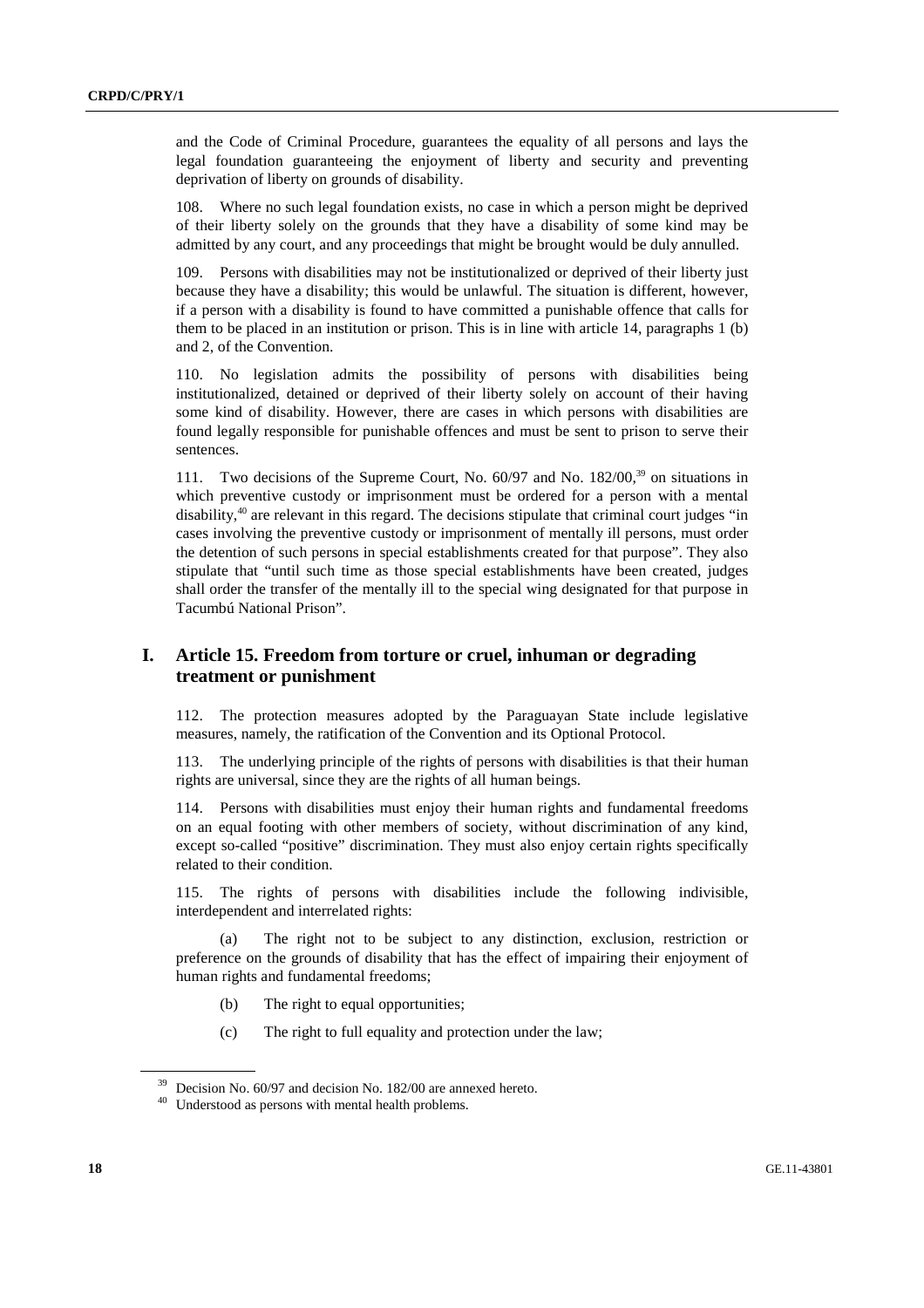(d) The right to quality health care, in the form of suitable medical treatment, psychological care and occupational therapy, as well as medical and social rehabilitation and other services required for the maximum development of their capabilities, skills and self-confidence;

 (e) The right to work, according to their abilities, and to earn equal wages that help provide an adequate standard of living;

(f) The right to be treated with dignity and respect.

116. The legal protection measures implemented to ensure that persons with disabilities, including those who need support to exercise their legal capacity, are not subjected to medical or scientific experimentation without their free and informed consent include the provisions of the Civil Code that establish the procedure for declaring legal incapacity and appointing guardians to represent the legally incapable in acts of a civil nature when they are unable to look after themselves or administer their assets.

117. Should the interests of a person without legal capacity and their representative diverge, the representative may be replaced by a special guardian appointed for the case in question.

118. As regards torture, article 5 of the Constitution stipulates: "Nobody shall be subject to torture or cruel, inhuman or degrading punishment or treatment. Genocide and torture, and enforced disappearance of persons, abduction and politically motivated homicide shall be imprescriptible."

119. With regard to the inclusion of persons with disabilities in the national strategies and mechanisms for the prevention of torture, Paraguay has ratified the Convention against Torture and Other Cruel, Inhuman or Degrading Treatment or Punishment and its Optional Protocol, but has not yet established a national prevention mechanism as required under the Protocol. The mechanism has been approved, with amendments, by the Human Rights Committee, the Finance, Budgets and Accounts Committee and the Legislation, Codification, Justice and Labour Committee and is now awaiting discussion in a plenary meeting of the Senate.

#### **J. Article 16. Freedom from exploitation, violence and abuse**

120. A close look at Paraguayan legislation shows that insufficient provision has been made for the prevention of discrimination, which leaves notable gaps in protection in areas highly susceptible to discrimination.

121. Effective mechanisms for punishing offenders, and specific legal powers enabling the judiciary to order the restitution of victims' rights, are available only under the laws prohibiting discrimination among voters in elections and discrimination in the workplace in respect of union membership, pregnancy and the right to equal pay for equal work.

122. As to disability, efforts have been made by the Ombudsman's Office to direct Government policy towards improving the quality of life of persons with disabilities in Paraguay. A parliamentary group has been formed within Congress to begin drafting some bills on the subject.

123. Data collected by organizations that promote the rights of persons with disabilities have revealed the percentage of the population that has disabilities, thereby making it possible to prepare an official report as a basis for urging the adoption of national policies for persons with disabilities.

124. The Ombudsman's Office has also raised awareness among the population through training programmes run by its Department for Action against Discrimination, in keeping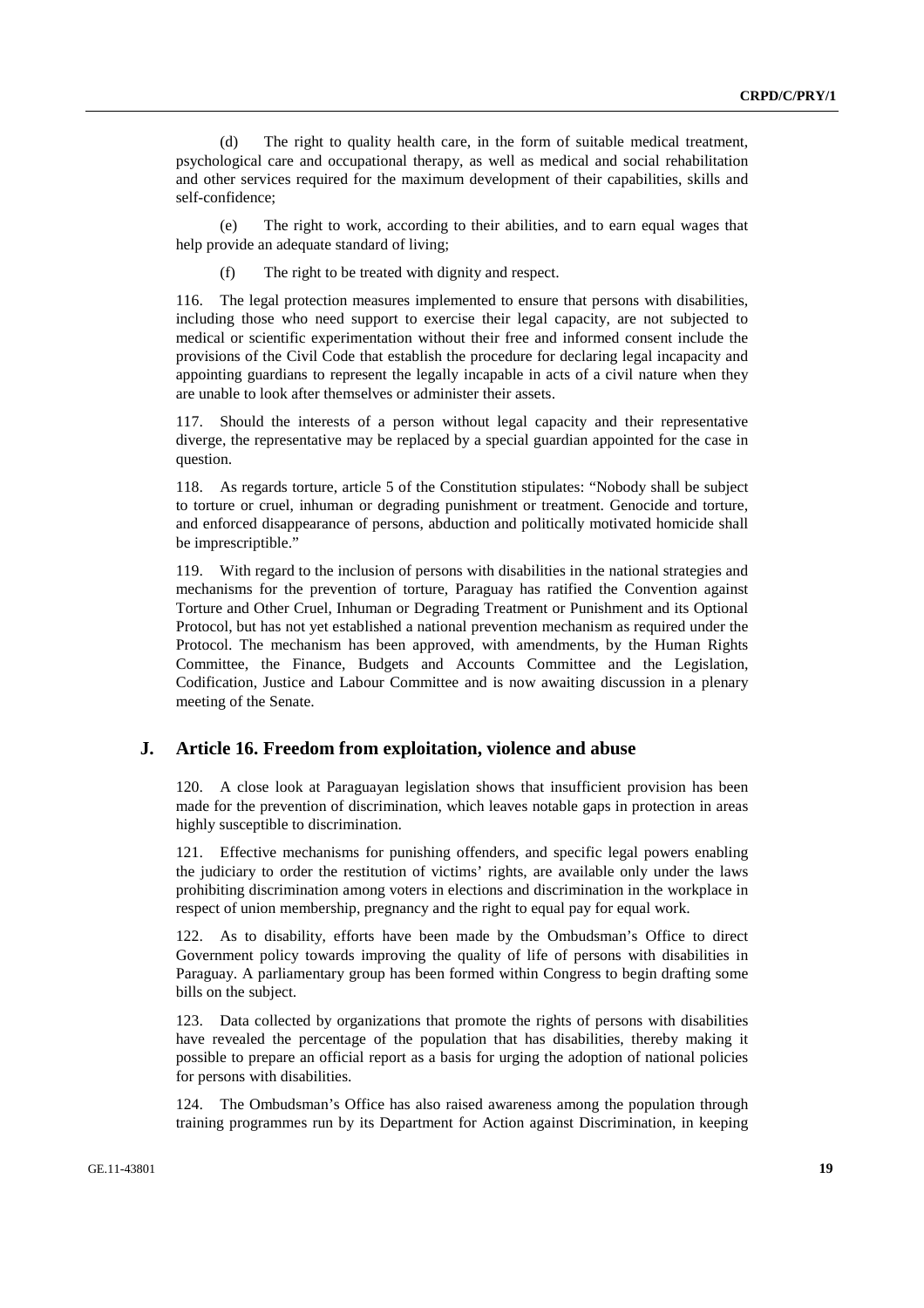with the idea that an informed society is one that will be able to end abuse and become fairer and more humane.

125. The awareness-raising activities have further sought to encourage citizens to file formal complaints even though the failure to criminalize acts of discrimination still represents a challenge for Paraguay.<sup>41</sup>

126. The Ombudsman's Office intervenes as a mediator in any complaints of discrimination. If no agreement is reached, the matter is taken to court.

127. Several factors presently hamper access to justice at that stage, however, such as trial costs and the nature of private criminal lawsuits, which, like the proceedings referred to in the preceding paragraph, must be instigated by the victim. The fact that discrimination is not a punishable offence under the Criminal Code poses a problem.

128. Article 227 of the Criminal Code, on the violation of the duty to care for the elderly and persons with disabilities, stipulates: "Anyone who seriously violates their legal duty to care for elderly persons or persons with disabilities shall be punished with up to 3 years' imprisonment or a fine."

129. Social protection measures to support persons with disabilities, as well as their families and carers, and to prevent, detect and report cases of exploitation, violence or abuse, including matters related to gender and age, are covered by Act No. 780/1979, on the creation of the National Institute for the Protection of Exceptional Persons (INPRO), which states that the purpose of the Institute shall be to provide comprehensive protection to exceptional persons to offset the disadvantages associated with their condition and afford them an opportunity to perform, by their own efforts, a role in the community equivalent to the role performed by normal persons. $42$ 

130. As part of its comprehensive approach INPRO takes measures to ensure that all persons with disabilities who are victims of violence have access to effective services and programmes that further their recovery, rehabilitation and social reintegration.

131. Paraguay still faces the challenge of setting up decentralized care programmes so that all victims of violence have access to health services, including ones specially designed for persons with disabilities, in all health centres.

132. One important component of violence prevention is the legal framework that makes domestic violence a punishable offence and establishes a legal protection system, under Act No. 1600/00, on prevention of domestic violence.

### **K. Article 18. Liberty of movement and nationality**

133. Although article 6, paragraph 3, of Act No. 978/96 gives as one of the impediments to the entry of foreigners wishing to settle permanently or temporarily in Paraguay the fact that they are handicapped by physical or mental defects, whether congenital or acquired, or a chronic disease, such that they cannot practise their profession, occupation, trade or craft, the Directorate-General for Migration studies each case individually and first applies article 58 of the Constitution, on the rights of exceptional persons, and the Universal Declaration of Human Rights, to grant temporary or permanent residence on an exceptional basis to persons with disabilities.

<sup>&</sup>lt;sup>41</sup> A bill against all forms of discrimination has been drafted but is still awaiting approval by the various

Senate Committees.<br><sup>42</sup> It should be noted that INPRO is part of the Ministry of Education and Culture.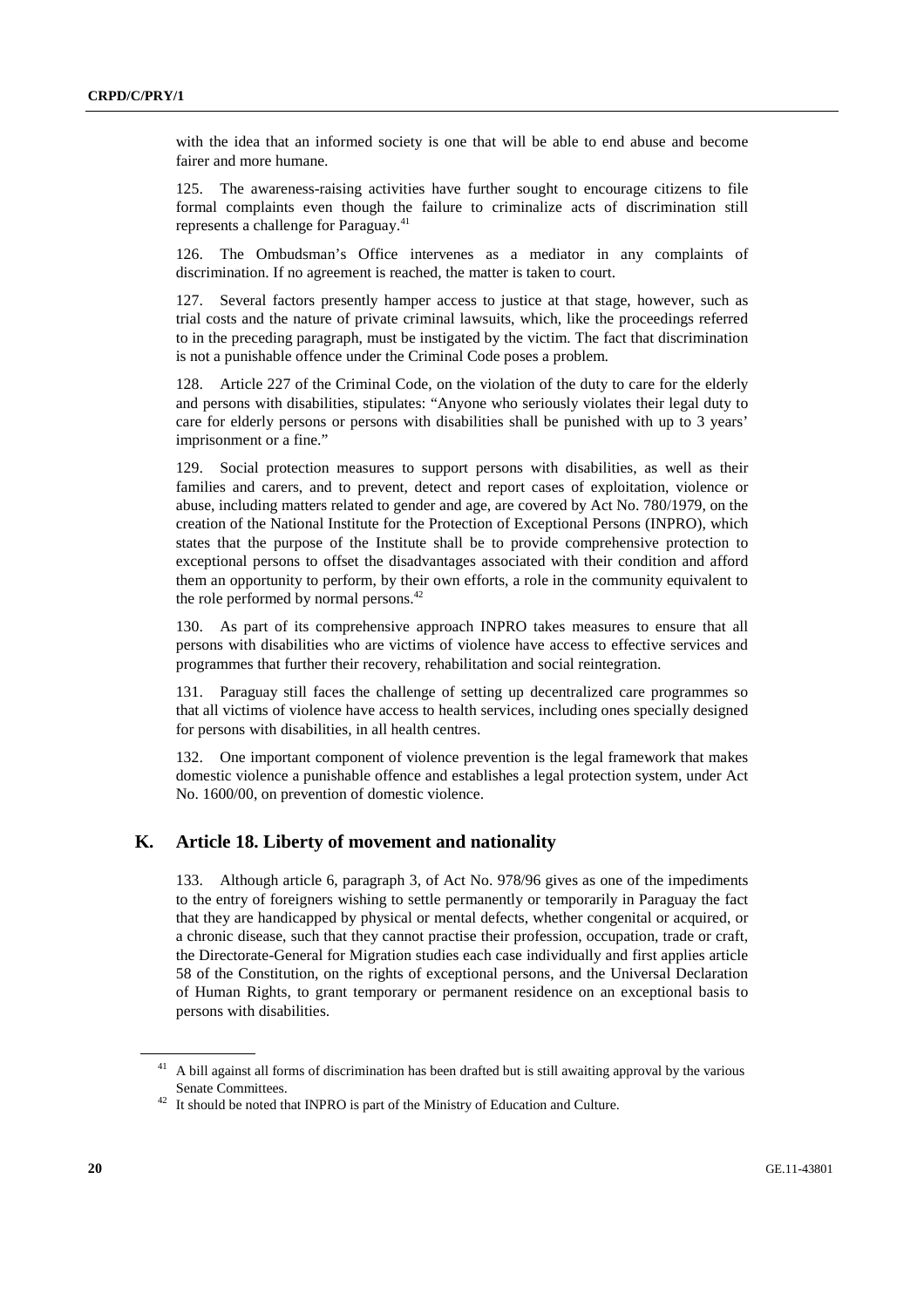134. Given that Act No. 978/96 and other legal provisions establish inequalities and must therefore be amended as soon as possible, the Directorate-General for Migration is currently in the process of submitting a bill to amend the Act.

135. As regards administrative measures, four officials from the Directorate-General for Migration have been trained in sign language to attend persons with impaired hearing who use the institution's services. Five officials from various departments within the Directorate-General have also been trained to understand and interact better with persons with disabilities.

#### **L. Article 21. Freedom of expression and opinion, and access to information**

136. Article 28 of the Constitution states that people are guaranteed the right to receive truthful, responsible and impartial information. There is no legislation, however, on the reception of information that takes into account the special needs of persons with impaired hearing and/or vision.

137. The Directorate-General for Inclusive Education of the Ministry of Education and Culture, and the Secretariat of the Civil Service, have jointly published a sign language dictionary and manual, a landmark achievement in Paraguay's linguistic history that points to the changes under way and the new attitudes towards the provision of support and services to citizens based on the promotion of human rights, inclusion, non-discrimination and equity.

138. A bill has been drafted to have sign language officially recognized. A project to reduce discrimination is also in progress, under which INPRO has since 2009 been giving courses in sign language to its own staff and to employees of private institutions. The Secretariat of the Civil Service has meanwhile been giving sign language courses to officials of State institutions. The courses aim to reduce discrimination, improve customer service in the public sector and facilitate the incorporation of persons with impaired hearing into the civil service.

#### **M. Article 24. Education**

139. Paraguay has no database on the number of persons with disabilities. This makes it difficult even to design education policies for them. Plans are under way, however, to conduct a study in the departments of Guairá, Caaguazú and Caazapá to determine the number of persons with disabilities in those regions and immediately set up projects to facilitate their enrolment in school.

140. The Board of Inclusive Education of Paraguay is a teamwork and dialogue mechanism established by the Directorate of Special Education to boost inclusive education in Paraguay. The objective of the Board is to facilitate access to the education system for persons with disabilities and make it easier for them to remain there and make progress.

141. Improving special education is one of the major challenges facing the current education system. The Board was created by the Directorate of Special Education as a forum for consultation, action and dialogue that, by coordinating actions and strategies with the relevant civil society organizations and State educational institutions, will focus particularly on access to education for persons with disabilities, given their status as a notably vulnerable population group, and on their ability to remain in and progress through the education system.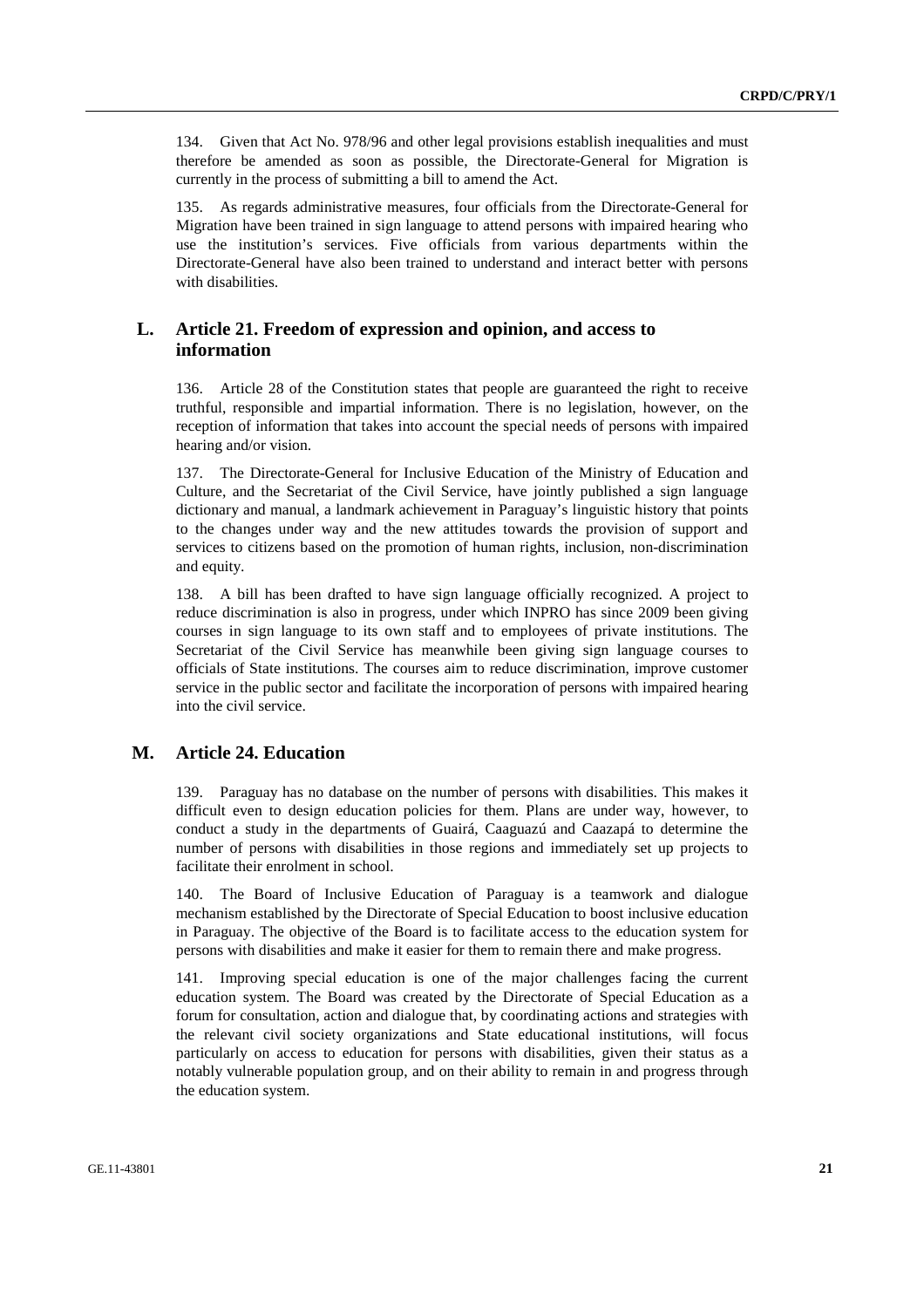142. The Board will comprise five members of civil society organizations that are acknowledged to be representative in the field and with a proven track record, and five members of the Ministry of Education and Culture, representing the directorates responsible for the various sectors of the national education system, the aim being to coordinate action by those working with disability and the education of persons with disabilities and propose solutions for overcoming the obstacles hampering inclusive education.

143. Few children with disabilities are enrolled in early learning programmes. Under an agreement between the Ministry of Education and Culture<sup>43</sup> and the Ministry of Public Health and Social Welfare, and an international cooperation agreement, early learning services are being set up in various places across the country with a view to increasing their accessibility and coverage.

144. The following official action has been taken by the Ministry of Education and Culture:

 (a) Creation of the Directorate-General for Inclusive Education within the Ministry, in August 2008;

 (b) Creation of the Directorate-General for Inclusive Education and a change of name for the Directorate of Special Education, which becomes the Directorate of Education for Persons with Special Educational Needs;

 (c) Participation in inter-agency committees to prepare national plans (on early childhood, on employment and on women with disabilities in the Civil Service);

 (d) Creation of care and early learning services, jointly by the Ministry of Public Health and Social Welfare, the Ministry of Education and Culture — through the Directorate-General for Inclusive Education — and the National Institute for the Protection of Exceptional Persons (INPRO).

145. The Directorate-General for Inclusive Education has a Braille publishing centre which produces materials, including tactile graphics, for persons with impaired vision. It also trains teachers in Paraguayan sign language and to work with Braille, relief graphics and the talking books included in the national education system, and distributes Brailleformatted materials.

146. The Standing Committee on Paraguayan Sign Language has been established, and a digital manual and dictionary of Paraguayan sign language has been launched. A signlanguage interpreter has joined the staff at the Directorate of Education for Persons with Special Educational Needs, and in-service training has been provided to educators, course admissions directors and specialists working in the Directorate's own services and educational institutions.

147. Training has also been given to teachers in the regular education system to support the inclusion of persons with disabilities, and working groups have been set up between the various directorates of the Ministry of Education and Culture to coordinate action on curriculum adaptation, evaluation systems and statistical data on persons with disabilities in the national education system, as well as active involvement in the design of curricula for bilingual basic education for persons with disabilities over the age of 15; rights-based curricula have also been developed.

<sup>&</sup>lt;sup>43</sup> Through the Directorate-General for Inclusive Education and INPRO.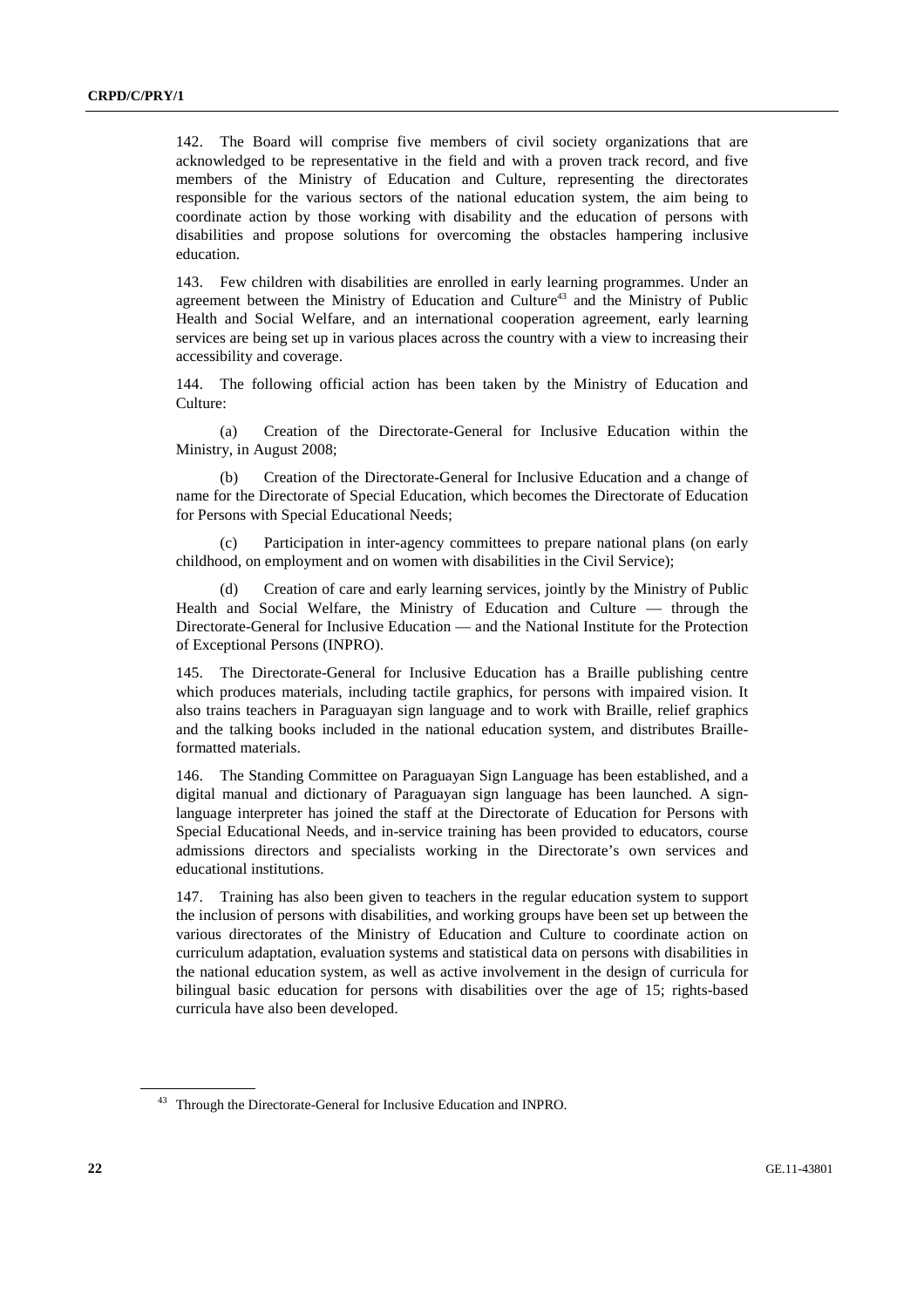148. The Directorate-General for Inclusive Education of the Ministry of Education and Culture has based the drafting of the following resolutions on the Convention on the Rights of Persons with Disabilities (notably art. 21, para. (e)):

 (a) Resolution No. 43 of 13 July 2009, whereby sign language is implemented in the public, subsidized and private institutions of the national education system;

 (b) Resolution No. 1359 of 20 July 2009, whereby the performance of the national anthem in sign language is implemented in the public, subsidized and private institutions of the national education system;

 (c) Resolution No. 31 of the Directorate-General, whereby the Directorate-General for Inclusive Education recognizes the Standing Committee on Paraguayan Sign Language;

 (d) Resolution No. 4256 of 11 August 2009, whereby the gradual establishment of classrooms in hospitals to serve children and adolescents undergoing long periods of hospitalization is approved;

(e) Article 30, on participation in cultural life, recreational, leisure and sport.

149. Statistical data is also being collected on students with disabilities in special schools and nursery, primary and secondary schools.

#### **N. Article 25. Health**

150. Rehabilitation services have been decentralized to the regional hospitals of department capitals. The goal is to make them available in every regional hospital. Two are already in operation and another two are under construction.

151. Specialists were appointed under Resolution No. 2669/10 to the Steering Committee for the 2010 Operating Plan, which deals with the hiring, retention and advancement of persons with disabilities in the Ministry of Public Health and Social Welfare, and which was drawn up jointly with the Secretariat of the Civil Service and the Social Welfare Institute. The Plan is currently awaiting approval which, once obtained, will allow for its immediate implementation.

152. The Social Welfare Institute is engaged in talks with the Pan American Health Organization/World Health Organization (PAHO/WHO) in Paraguay to obtain logistical support to bring in foreign specialists to give courses in the "Estrella" method for assessing the capacities of persons with disabilities.

153. The Social Welfare Institute has published leaflets containing the text of Resolution No. 980/09, which refers to the implementing regulations of Act No. 2479/04 and amendment No. 3585/08.

#### **O. Article 26. Habilitation and rehabilitation**

154. The National Institute for the Protection of Exceptional Persons (INPRO), created by Act No. 780/79, aims to provide comprehensive protection to exceptional persons so as to offset the disadvantages derived from their condition and ensure they have equal opportunities and are adequately prepared for the sociocultural and economic environment in which they live.

155. The National Career Development Service (SNPP) and the National Labour Training Service, of the Ministry of Justice and Labour, offer free training courses to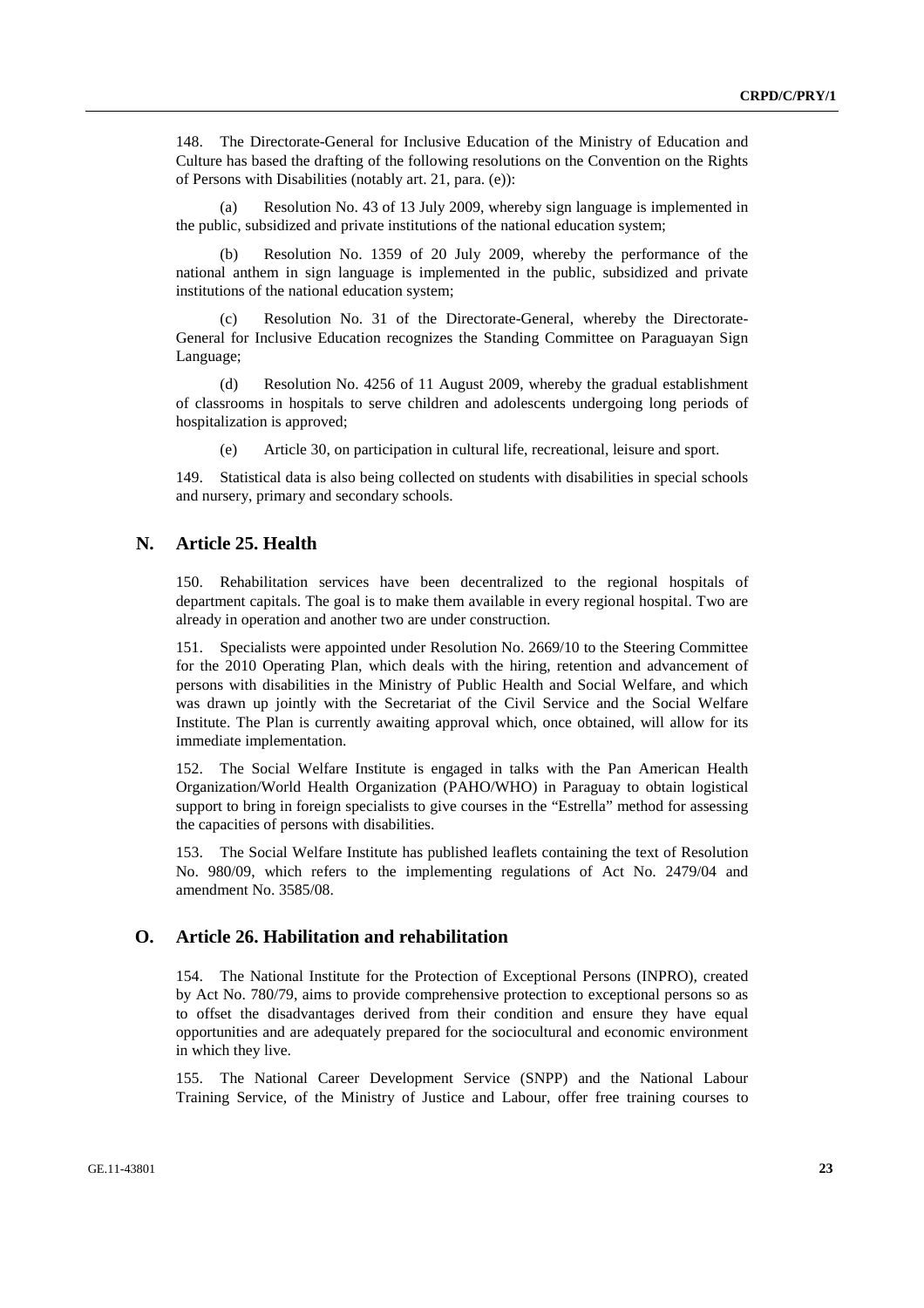persons with physical and sensory disabilities.<sup>44</sup> INPRO also has a labour training workshop which helps participants enter the labour market as technical specialists.

156. The Agora Project, which is promoted by the SNPP, INPRO and the Paraguayan Association for the Blind, specifically helps persons with impaired vision working with information technology, by using a program called Jaws that helps them make optimum use of computers.

157. General habilitation and rehabilitation programmes for persons with disabilities are offered by INPRO through its decentralized services, such as its vocational training centres.

158. Rehabilitation centres run by civil society organizations receive financial support from the State to optimize their services. Most are located in rural areas: ARIFA, the Paraguayan Association for the Blind, the Paraguayan Centre for the Deaf and the Telethon Foundation are in Asunción, while APAPEX, for example, is in Fernando de la Mora, APAQUIPEX in Quindy, COANIF in Coronel Oviedo, APAPEMI and APAPECOL in Misiones, APDIR in Itacurubi del Rosario, Fundación APAMAP in Ciudad del Este and APANI in Itá. The amount of financial support received depends on the activities planned for the year and ranges from US\$ 21,000 to US\$ 83,000.<sup>45</sup>

159. The habilitation and rehabilitation services provided by INPRO are completely free and include the provision of devices to increase the mobility and independence of persons with disabilities, such as wheelchairs, walking frames, crutches, walking sticks, commodes, orthopaedic chairs and hearing aids. INPRO also has a pharmacy, where clients can obtain free medicines, and provides door-to-door transport services to enhance their mobility.

160. Given the lack of, and need for, access to rehabilitation services close to less developed communities and in keeping with public policies on quality of life and health with equity, INPRO has been setting up rehabilitation rooms in the regional hospitals of the departmental capitals to form a network of rehabilitation services and upgrade existing ones so that all persons with disabilities have access to a rehabilitation facility as close as possible to their place of residence. This decentralization is being achieved through interagency arrangements as part of an agreement, generally between INPRO, the Ministry of Public Health and Social Welfare, departmental governments, the Ministry of Justice and Labour and civil society organizations in the various departments. Rehabilitation services are already operating in two departments and are due to be implemented in another two.

#### **Psychosocial disabilities**

161. There are 39 mental health services in different health centres and regional hospitals, offering psychiatric and psychological treatment, as well as free medicines. There is a also a mobile unit with two psychologists (one specializing in adults and the other in children) who, once a month, with one or more resident physicians from the psychiatry department of the Medical Sciences Faculty of the National University of Asunción, visit each of the four towns outside the capital in which psychiatric and psychological services are not available.46 The mobile unit also provides medicines free of charge.

<sup>44</sup> These are provided under an agreement between INPRO and SNPP on mutual cooperation

arrangements. 45 Between 100 million and 400 million guaraníes at an exchange rate of 4,785 guaraníes per United States dollar. 46 The town of Repatriación in the department of Caaguazú, the town of General Morínigo in the

department of Caazapá, the town of Ayolas in the department of Misiones, and the town of Chore in the department of San Pedro.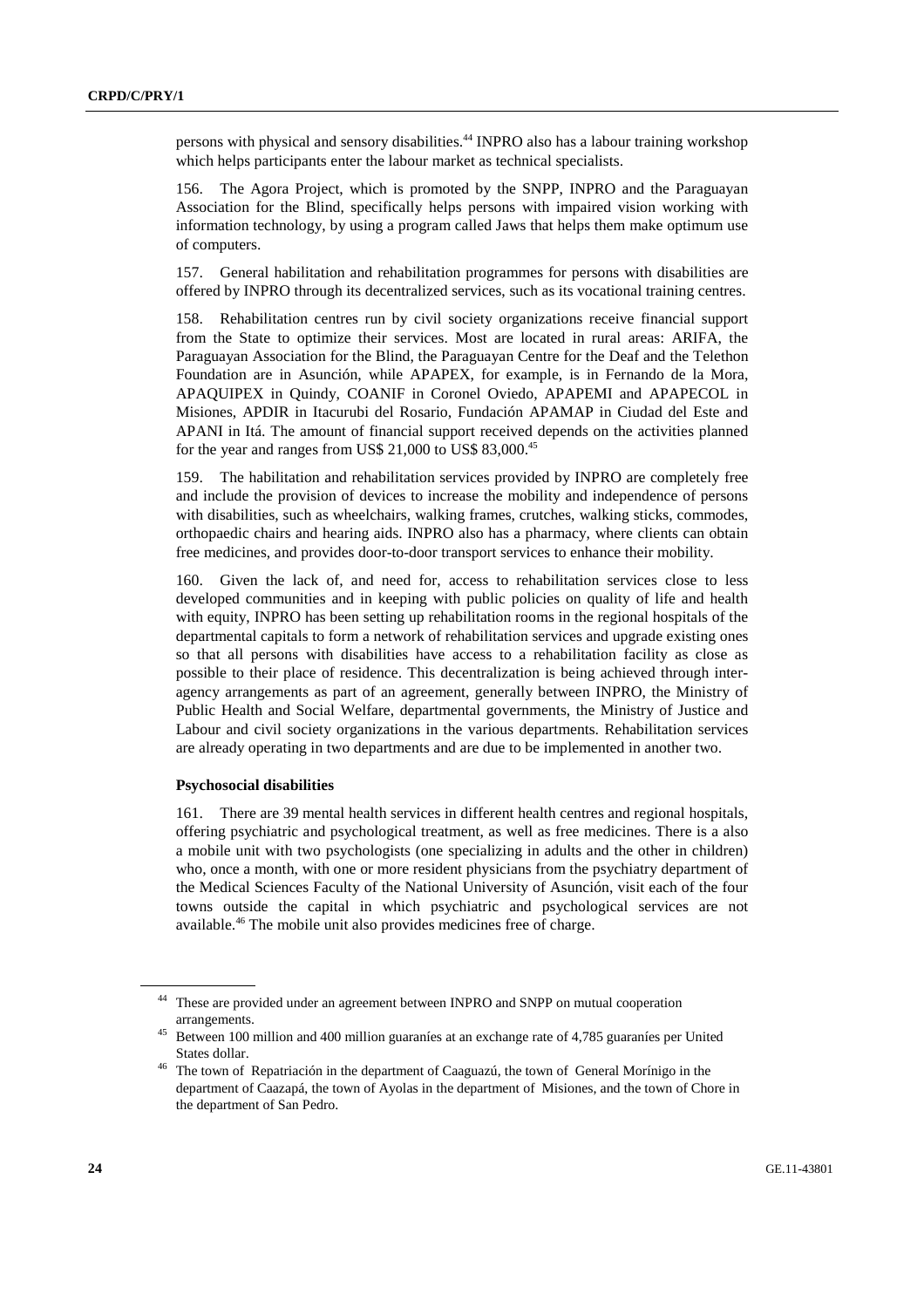162. The Ministry of Public Health and Social Welfare has two facilities for hospitalizing persons who have mental breakdowns: the Psychiatric Hospital of Asunción, with beds for approximately 300 patients, and the six-bed mental health facility in the regional hospital of Pedro Juan Caballero.

163. There are five foster homes for rehabilitation and social reintegration, housing up to 10 persons who have been discharged after extended stays in the Psychiatric Hospital, $47$  and their carers and mental health workers.

164. There are also two day centres<sup>48</sup> that provide rehabilitation services: one for adults, known as "El Puente" (the bridge), which has been operating on the premises of the Psychiatric Hospital for over 20 years; $49$  and one for children with general development problems (autistic spectrum disorders), which opened this year in Health Centre No. 3 in Asunción and has 10 places.

165. Several university degree courses in rehabilitation are available, and INPRO offers internships to the students who take them. INPRO also acquires assistive devices and technologies, designed for persons with disabilities and distributes them as needed to ensure their autonomy.

#### **P. Article 27. Work and employment**

166. The relevant legislative measures are Act No. 2479/04, on the obligation to employ persons with disabilities in public institutions, and Act No. 3585/08, amending articles 1, 4 and 6 of Act No. 2479/04. These ensure access by persons with any kind of disability to employment in the public sector and require the State to guarantee the advancement, protection and safety of persons with disabilities in the public institutions in which they work.

167. There are projects run both by State agencies and civil society organizations that provide training for middle management positions and in handicrafts production.

168. An inter-agency cooperation agreement has been signed between the National Career Development Service (SNPP), INPRO and the alliance to support the employment of young persons with disabilities,  $50$  to implement a youth employment project.

169. SNPP and the National Labour Training Service, of the Ministry of Justice and Labour, offer free training courses to persons with physical and sensory disabilities. A labour training workshop given at INPRO trains participants to become own-account workers.

170. There is a selection procedure for entry to the Civil Service and subsequent promotion. According to articles 15 and 35 of Act No. 1626/00, on the civil service, selection for admission to the Civil Service or for promotion, for persons with disabilities, shall be by open competition, both for permanent and for temporary positions. "Open competition" is taken to mean a set of technical procedures, based on a system of weighting and evaluation of competencies, references, qualifications, background, training courses

<sup>47</sup> One each in the towns of Limpio, Luque and San Ignacio (Misiones), and two in Barrio Jara, Asunción. 48 These are open only from 8 a.m. to 5 p.m.

<sup>&</sup>lt;sup>49</sup> With the support of the Mennonite Voluntary Service.

<sup>50</sup> APS, Saraki, APAPAP, Fundación Solidaridad, CIRD and the Paraguayan organization for the blind, among others.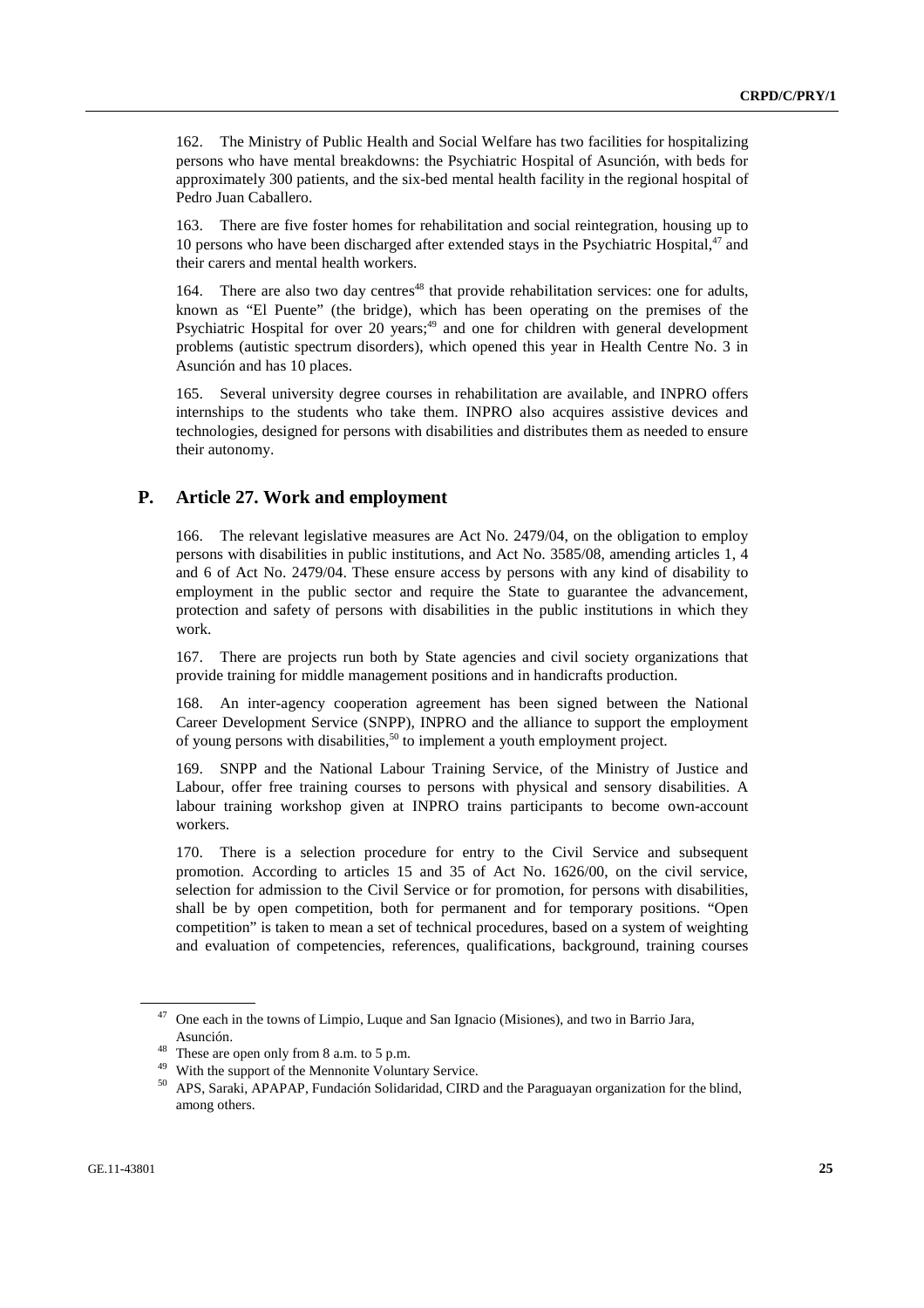and examinations, designed to measure the knowledge, experience and suitability of the candidate and express them in quantifiable and comparable terms.

171. As to legislative measures to protect against discrimination at all stages of employment and in all types of work and recognize the right of persons with disabilities to work on an equal footing with other people and in particular their right to equal pay for equal work, this is enshrined in the Labour Code and the laws that require public institutions to ensure that persons with disabilities make up 5 per cent of their staff.

172. As regards public sector employment, the law provides for technical and financial assistance to be made available for any reasonable accommodations that may be required. Congress is currently studying a bill that would grant tax incentives to companies that employ persons with disabilities, as an affirmative and effective action measure for the employment of persons with disabilities in the regular labour market.

173. Under the equality and inclusion policy of the Secretariat of the Civil Service, specialists in disabilities and specifically those involved in employment programmes for persons with disabilities have been called upon to set up an inter-agency committee to draft the regulatory decree for Act No. 2479/04 and Act No. 3585/08, which will define the Secretariat's powers and responsibilities as regards the implementation of those Acts.

174. The draft regulatory decree, which will be submitted by the inter-agency committee to the President of the Republic for consideration, takes into account the provisions of the Convention, among other instruments. The final draft was presented to civil society in a public hearing arranged by the Secretariat on 8 September 2009 in the Bicameral Hall of the National Congress.

175. The hearing was attended by many organizations that work with and for persons with disabilities. The item under discussion and upon which an agreement was reached was the penalty to be imposed on the directors of public institutions that fail to comply with Act No. 3583/08.<sup>51</sup>

176. In keeping with the equality and inclusion policy, the Secretariat has created a special unit to promote the effective inclusion of persons with disabilities in the public sector and, as part of the training programme on public administration and nondiscriminatory service, has provided sign language courses for 150 civil servants, in order to promote the effective inclusion of persons with disabilities in the Civil Service.

177. To date, just 30 public agencies have reported that they have 651 persons with disabilities on the payroll, which, given that there are 214,316 public service employees in total, $52$  this shows that compliance with Act No. 2479/04 and Act No. 3585/08 is low, as persons with disabilities represent only 3 per cent of employees in public institutions, as opposed to the 5 per cent mandated by law.

178. INPRO signed an agreement with the Saraki Foundation, and the Centro de Información y Recursos para el Desarrollo (Centre for information and resources for development – CIRD) to employ persons with disabilities in different public and private institutions provided they have obtained certification of their disability.

179. The Supreme Court of Justice now has 47 officials with disabilities among its employees in Asunción and five outside the capital. Changes have been introduced to increase the hiring of persons with disabilities, and budget provisions have been made to

<sup>&</sup>lt;sup>51</sup> Act No. 1626/00, on the Civil Service, exempts the directors of public institutions from punishment, making it impossible to apply the penalties set forth in the amendment to article 4 of Act No. 2479/04. 52 Includes 176,404 permanent staff members and 36,834 contractual workers.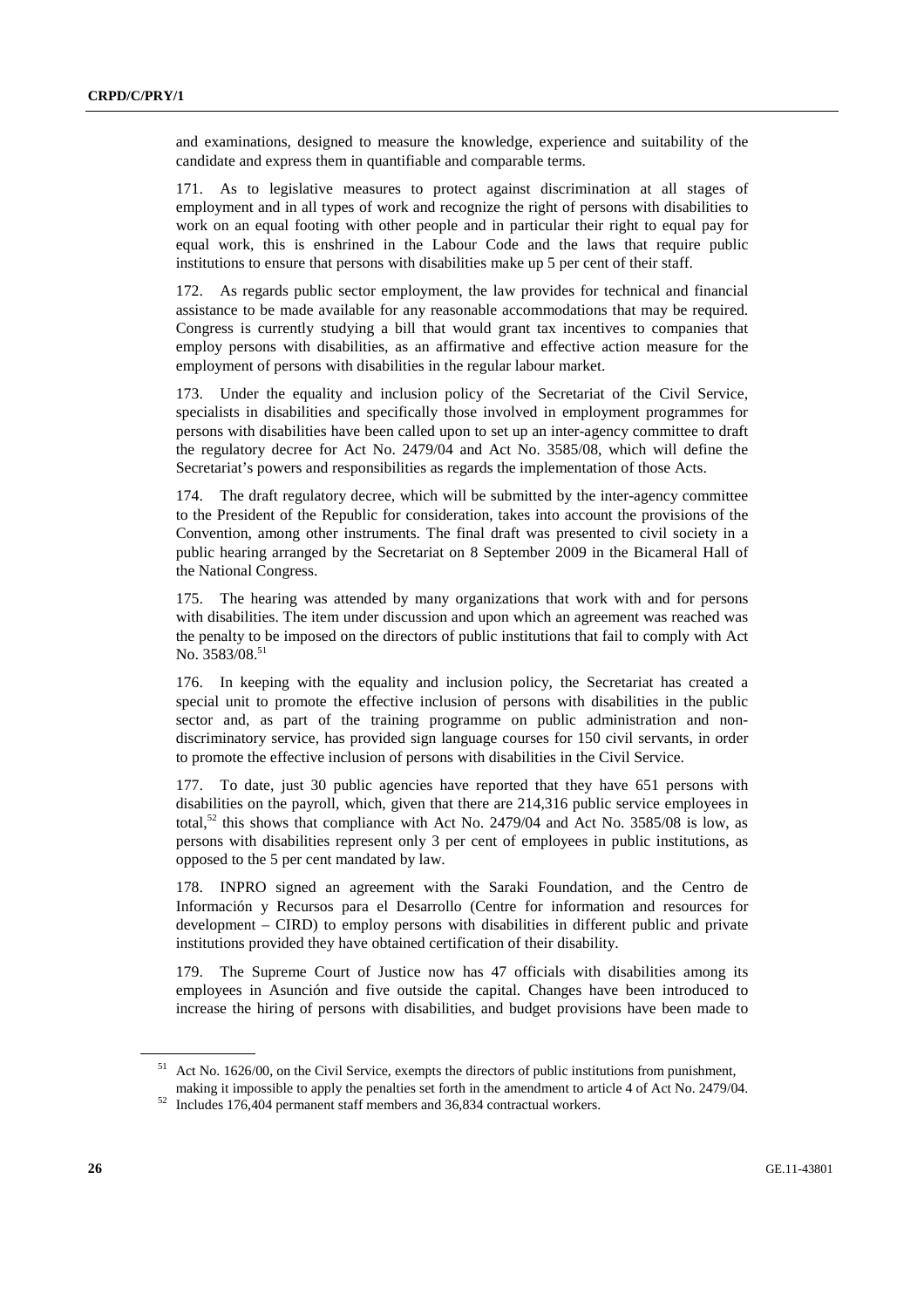employ approximately 400 officials with disabilities as assistants and support staff in and outside Asunción in 2011.

#### **Q. Article 28. Adequate standard of living and social protection**

180. As part of its mission to implement public policies focusing on rehabilitation and improved living conditions for persons with disabilities, INPRO has signed an agreement with the National Housing Council<sup>53</sup> so that persons with disabilities may have access to homeownership through the national housing policy. Also, the National Secretariat for Housing and Habitat (SENAVITAT) and INPRO currently have an agreement whereby the houses built by the Secretariat must be accessible to persons with disabilities in accordance with their needs.

181. The Secretariat for Social Action (SAS) also conducts a project to fight extreme poverty, which has been included as a Government programme in the 2010–2020 Plan. When collecting data, records are kept of families that include a member with a disability, as this is a requirement for receiving financial assistance.

182. With regard to an adequate standard of living, various factors are considered that help to improve the quality of life for persons with disabilities. INPRO is concerned to provide services and benefits that improve the living standards of its beneficiaries.

183. In addition to the multidisciplinary rehabilitation service, there is also a social work division that collects information on beneficiaries' living standards through personal interviews with the beneficiaries themselves or with members of their immediate family. Their socio-economic categories range between acceptable, vulnerable and highly vulnerable:

 (a) Acceptable: beneficiaries who have an income of some kind at or above the current minimum wage or have immediate family who help them, enabling them to meet their basic needs but not to cover the expenses of the rehabilitation process;

 (b) Vulnerable: beneficiaries who are not able to meet their basic needs, let alone cover rehabilitation;

 (c) Highly vulnerable: beneficiaries who live in the provinces, have no access to basic services such as drinking water and waste collection, have no income and in most cases live in very poor housing conditions.

184. INPRO currently has 45,767 permanent beneficiaries who receive all the services provided by the institution, and 16,400 benefit recipients who request materials for surgery, osteosynthesis and technical aids. Annex IV contains a table that shows the types of technical aids provided in 2009. INPRO received a donation of about 300 wheelchairs from the Office of the First Lady; they were then given to beneficiaries of the institution.

185. Persons with disabilities who wish to gain employment in public institutions must show a certificate of disability. This is issued by INPRO through the Secretariat of Disability Evaluation and Certification, in accordance with Act No. 3585/08.

186. Along with all the services INPRO offers for persons with disabilities, it also provides sign language training completely free of charge for family members or anyone else interested in learning.

<sup>&</sup>lt;sup>53</sup> Now the National Secretariat for Housing and Habitat (SENAVITAT).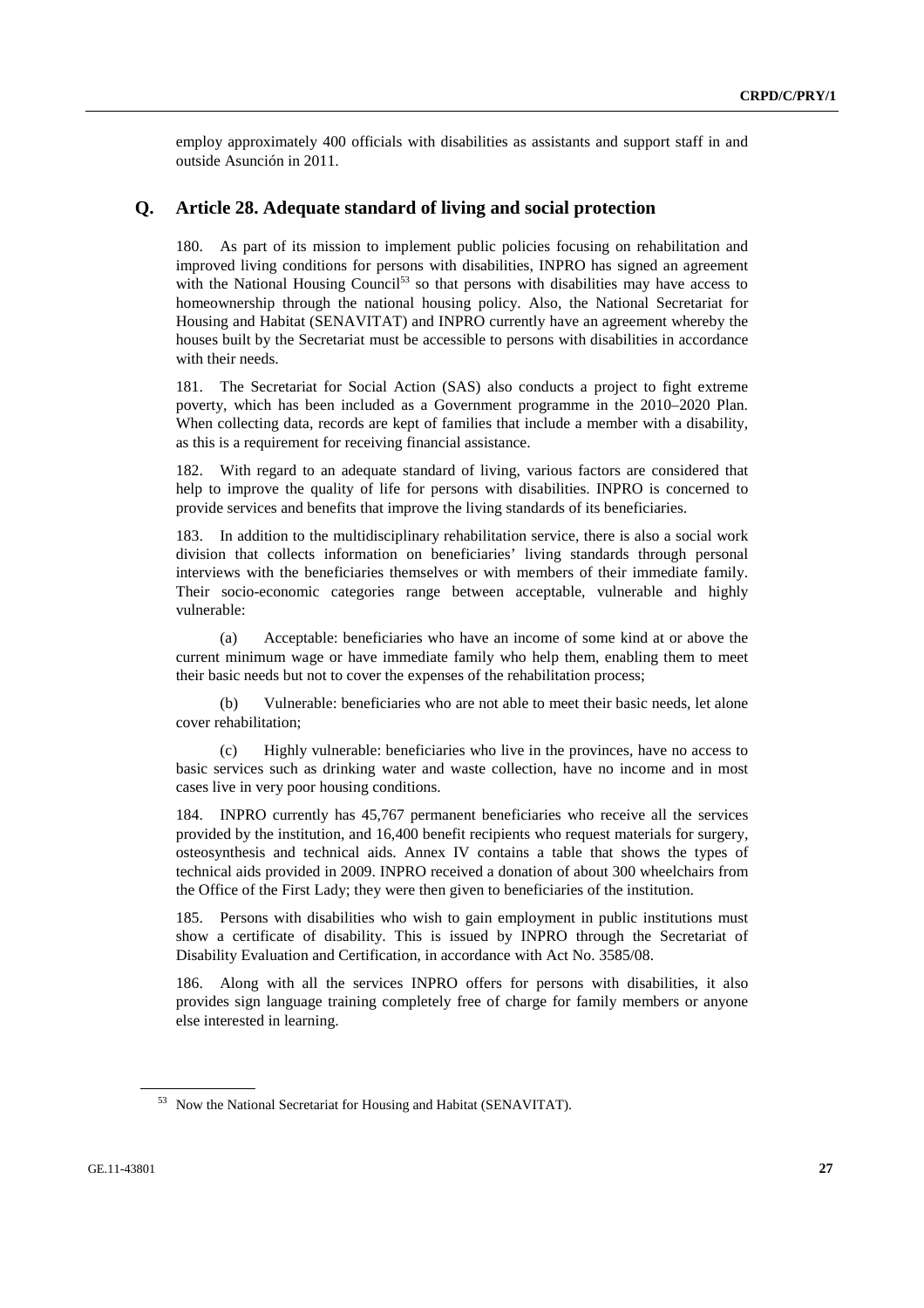187. Lastly, under Act No. 3365/07, visually impaired persons and their escorts are exempt from payment for land transport.

#### **R. Article 29. Participation in political and public life**

188. The Electoral Code (Chap. I, on the right to vote, art. 2) states as follows: "All Paraguayan citizens without distinction who are resident in the national territory and who are over 18 years of age shall be entitled to vote." It also establishes that persons with disabilities shall be served upon arrival and shall not be required to wait in line.

189. However, article 91 of Act No. 834, the Electoral Code of Paraguay, states that deaf persons who cannot make themselves understood in writing or by any other means are not allowed to vote.

#### **S. Article 30. Participation in cultural life, recreation, leisure and sport**

190. A comprehensive and integrated State policy is in place to promote sports, recreation, culture and entertainment, but it is very weak owing to a lack of funding. Sports in schools and special classes are encouraged by means of competitions organized through the Special Olympics; these enjoy wide participation by persons with mental disabilities.

191. In accordance with article 10 of the Sports Act, the State, aims to encourage, organize and regulate sports competitions in the various disciplines, especially targeting children and young people of school age, persons with disabilities and older persons, through the National Sports Policy of the National Secretariat for Sport.

192. Component 1.8, on Sports and Entertainment, of the Proposal for Public Policy on Social Development 2010–2020, establishes that programmes and projects are implemented in coordination with, and within the framework of, the National Sports Policy, and that projects for persons with disabilities constitute one of the components of the National Sports System.

193. Museums and art galleries are not equipped with audio or touch information for persons with disabilities to share and assimilate into their experience. The failure to adapt the information provided in libraries prevents visually impaired persons from accessing books, since these are not available in any format other than paper and ink, even though with the aid of technology the books could be digitized and then could be read by visually impaired persons with a computer and access software.

194. However, the National Secretariat for Tourism (SENATUR) has an operational plan for the inclusion of persons with disabilities. The plan consists of five key components and includes the Accessible Tourism for All programme, paving the way for tourism that plans, designs and sets up leisure activities for all, and takes a fresh look at the concepts and standards relating to quality inclusion of persons with disabilities.

195. SENATUR has begun taking measures to ensure that cultural, leisure, tourism and sporting facilities are accessible to persons with disabilities, taking into account children with disabilities, including through the conditional use of public procurement and public funding.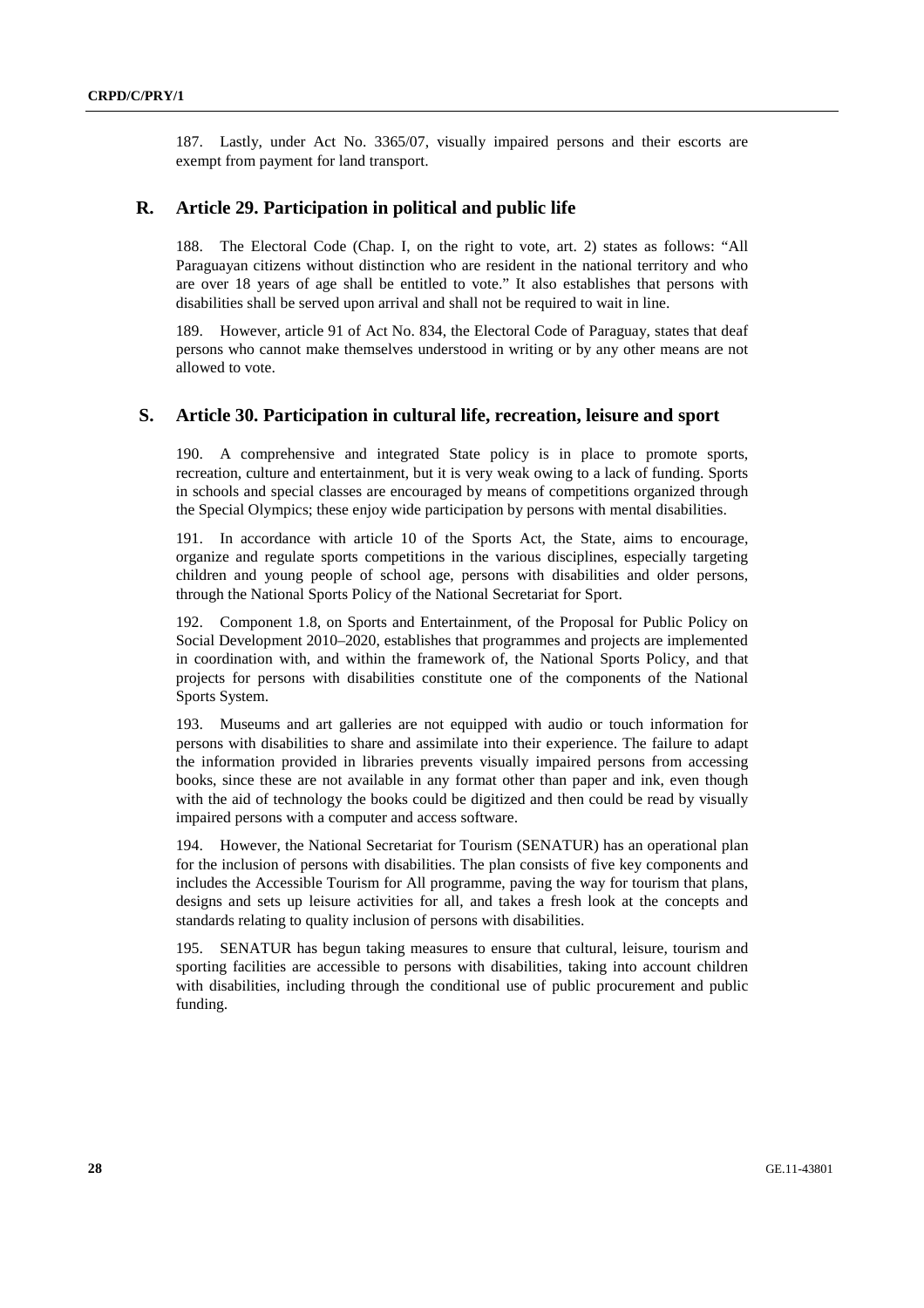## **IV. Special situation of children and women with disabilities**

### **A. Article 6. Women with disabilities**

196. Girls and women with disabilities enjoy all human rights and fundamental freedoms on an equal basis with other girls and women without disabilities, although in practice they have more difficulty doing so.

197. The Secretariat for Women of the Office of the President of the Republic, established by Act No. 34/92, has as its mission "to promote gender mainstreaming in the development, coordination, implementation, monitoring and evaluation of public policies through effective regulatory instruments and measures aimed at eliminating all forms of gender discrimination and achieving equal opportunities and outcomes, thereby promoting the democratization of society".<sup>54</sup>

198. The third National Plan for Equal Opportunities for Women and Men 2008–2017 is under way. Its key cross-cutting priorities include a focus on rights, poverty reduction, the life cycle, the special characteristics of rural areas and ethnic origin and the need for special measures that contribute to genuine equality. Area 3 of the Plan, on access to economic resources and employment, includes a proposal for changes to the regulations. The objective of this proposal is to "formulate, promote and support changes or adjustments to regulations in order to eliminate gender discrimination in employment and social security". Actionline 4.8 calls for the "drafting of a proposal on the inclusion of persons with disabilities and indigenous persons in the labour market".

199. In that context and in coordination with the National Coordinating Office for the Promotion of the Rights of Persons with Disabilities (CONAPRODIS), a group composed of persons with disabilities and representatives of relevant associations was set up to offer recommendations on amending Act No. 1479/04 on the inclusion of persons with disabilities in the Civil Service.

200. In May 2009, the twenty-first Southern Common Market (MERCOSUR) Special Meeting on Women was held, during which there was a meeting of the Technical Board of the Committee of Experts on Violence against Women, attended by representatives from Argentina, Brazil, Chile, Paraguay and Uruguay. The delegations presented a report on progress in meeting their commitments. The delegation of Paraguay gave a presentation on the topic "Discrimination against Women with Disabilities", which gave rise to several proposals that were subsequently submitted to the Special Meeting on Women by the technical teams of those countries.

201. One of the most important actions undertaken as part of Area 6 of the third National Plan for Equal Opportunities for Women and Men, entitled "A Life Free of Violence", is the building of the first shelter for victims of domestic violence, which is designed to be accessible to women with disabilities who are victims of violence. The shelter will accommodate 50 persons and will provide medical care, including gynaecological, dental and paediatric care, as well as psychological and legal support and guidance, in accordance with each woman's individual needs.

202. With regard to services, the Secretariat for Women of the Office of the President of the Republic includes the Directorate of Women's Support Services (SEDAMUR), which aims to provide women and their families with adequate information, guidance, counselling and comprehensive care services as an aid to development of their potential, advancement,

<sup>54</sup> Act No. 34/92, art. 2.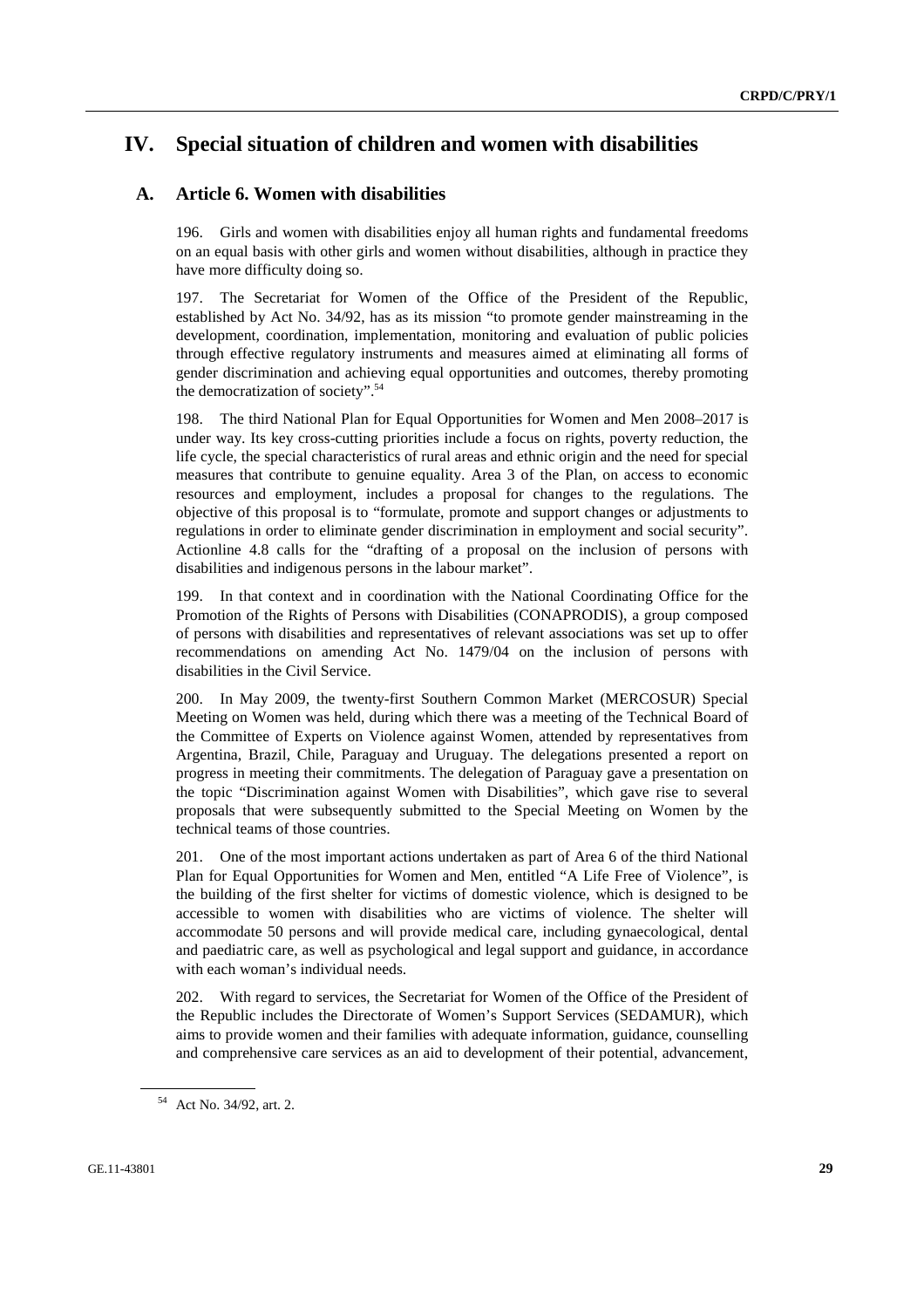equality and improving their quality of life. In 2009, the Directorate of Women's Support Services handled 2,035 cases of violence against women, although at present there are no data available on the number of women with disabilities who have requested services.

### **B. Article 7. Children with disabilities**

203. The Government has established policies to promote the full social integration of persons with disabilities; however, these are still being implemented. The most important advances for children and young people with disabilities have been in school enrolment and the use of different teaching methods.

204. The National Secretariat for Children and Adolescents has coordinated the development of the National Programme of Comprehensive Care for Children and Adolescents with Disabilities. Owing to limited resources, however, action carried out under the programme has been confined to a few awareness-raising activities.

205. The Ministry of Health and Social Welfare and the Asociación de Santa Lucía have been working on strengthening early learning services for the prevention and treatment of children in both the capital and the provinces.

## **V. Specific obligations**

## **A. Article 31. Statistics and data collection**

206. The statistical data available on the issue of disability show important conceptual and methodological differences and are therefore very inconsistent and not comparable.

207. The Directorate-General for Statistics, Surveys and Censuses (DGEEC) incorporated an item on disability in the 1982, 1992 and 2002 National Population and Housing Censuses, mainly recording extreme or severe disabilities under the heading of "impediments". However, those censuses were not able to adequately measure disability.

208. The population of Paraguay is divided into two sectors, with 57 per cent living in urban areas and 43 per cent in rural areas. While the exact number of persons with disabilities is not known at present, according to the latest National Population and Housing Census, conducted in 2002, the country's total population is 5,163,198, and of these 0.99 per cent have one or more disabilities, which equates to about 51,146 people. While this percentage is limited, it makes it possible to set a baseline for the number of persons with severe disabilities.

209. This percentage cannot be confirmed, owing to a lack of organization or appropriate training for census takers, who in their ignorance inadvertently omitted some data during the interviews. According to the legally recognized organizations established by and for persons with disabilities, and municipalities that can estimate at first-hand how many persons have disabilities, the number is approximately 600,000, which in 2008 was equivalent to 10 per cent of the total population.

210. The disability rate in Paraguay is 9.9 per thousand. Disability is more common among men than women, with prevalence rates of 10.8 and 8.9 per thousand respectively. Of the total number of persons with disabilities, 55 per cent are men and 45 per cent are women, while 55 per cent live in urban areas and 45 per cent in rural areas. However, the disability rate in rural areas is slightly higher than in urban areas.

211. With regard to age, the highest disability rates are seen among persons 80 years of age, and the second highest among persons 65 to 79 years of age, but in general disability is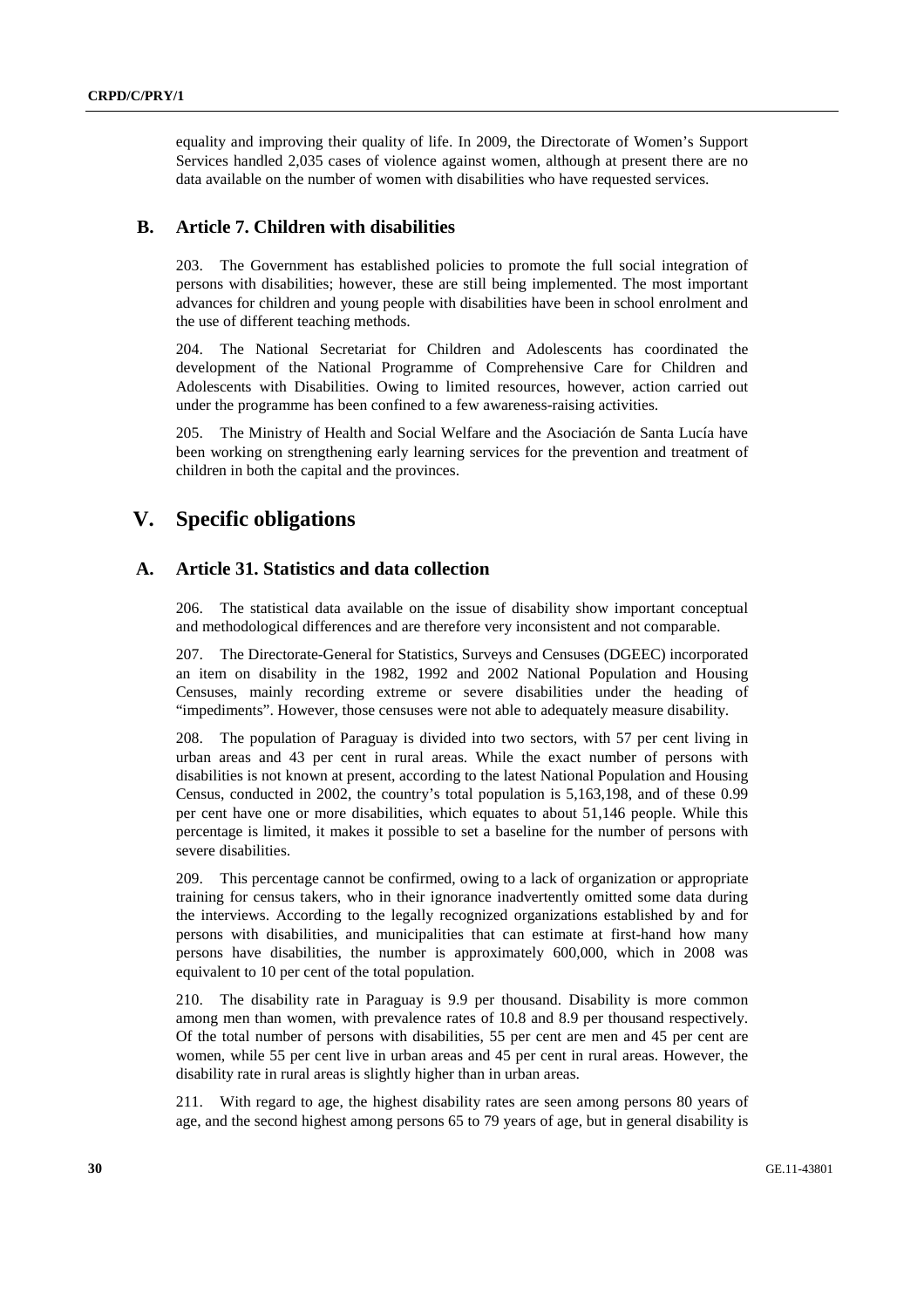most widespread among school-age children and working-age young people, given that 55 per cent of those affected are between 15 and 64 years of age.

212. As part of the programme to make use of and publicize the information collected during the 2002 National Population and Housing Census, the Directorate-General for Statistics, Surveys and Censuses prepared a paper entitled "Sociodemographic conditions of persons with disabilities", which is part of a series of studies entitled "Living conditions in Paraguay".

213. This paper analyses the sociodemographic conditions of persons with disabilities with regard to education, employment status and living conditions as reflected in indicators on housing and unmet basic needs and an analysis of the indigenous population with disabilities. In addition, workshops, discussions and other activities were held to present the results on disability to the beneficiaries and to bodies such as the National Congress.

214. In 2002 a "Survey of differently abled persons" was conducted to determine the number of persons with disabilities and the types of disabilities they lived with, and to study the specific living conditions for this population group in Central department. The survey showed a disability rate of  $3.2$  per cent<sup>55</sup> and indicated that disability affected mainly those aged 0 to 19. The survey was conducted jointly by the Directorate-General for Statistics, Surveys and Censuses, the provincial government of Central department<sup>56</sup> and the Network of Comprehensive Care for Differently Abled Persons, with support from an international cooperation agency.

215. The results of this survey were published in a 26-page document distributed to all the institutions that participated in the data collection and in particular associations for persons with disabilities.

216. In November 2006, the Directorate-General for Statistics, Surveys and Censuses, in conjunction with the National Statistics and Census Institute (INDEC) of Argentina and the Brazilian Institute of Geography and Statistics (IBGE), conducted a test called "Joint Pilot Test on Measuring Disability", using a series of questions to be incorporated in the 2010 census in order to measure disability in detail.

217. The same test was carried out simultaneously in Argentina, Brazil and Paraguay using similar methodologies. In Paraguay, the Ciudad Nueva neighbourhood of Ciudad del Este was chosen as the sample population, and the pilot test was conducted in a total of 430 households, of which 230 were identified in the 2002 census as households that included persons with disabilities and another 200 as households with no persons with disabilities. The pilot test showed that, with the new methodology, 70 per cent of the homes that had been defined as households without persons with disabilities in fact included persons living with some type of disability.

218. The latest survey, entitled "Paraguayan survey of persons with disabilities" was conducted in 2008 and was a representative survey conducted at the national and departmental levels to provide information on the prevalence rates of disabilities, types of disabilities and their severity, and general and specific characteristics of persons found to have some type of disability. The survey was conducted through the National Study on Persons with Disabilities and took into account information provided by the Directorate-General for Statistics, Surveys and Censuses, the Biostatistics Directorate of the Ministry of Health and Social Welfare and the Ministry of Education and Culture.

<sup>55</sup> Totalling 22,542 men and 22,131 women.

<sup>56</sup> Through its health department.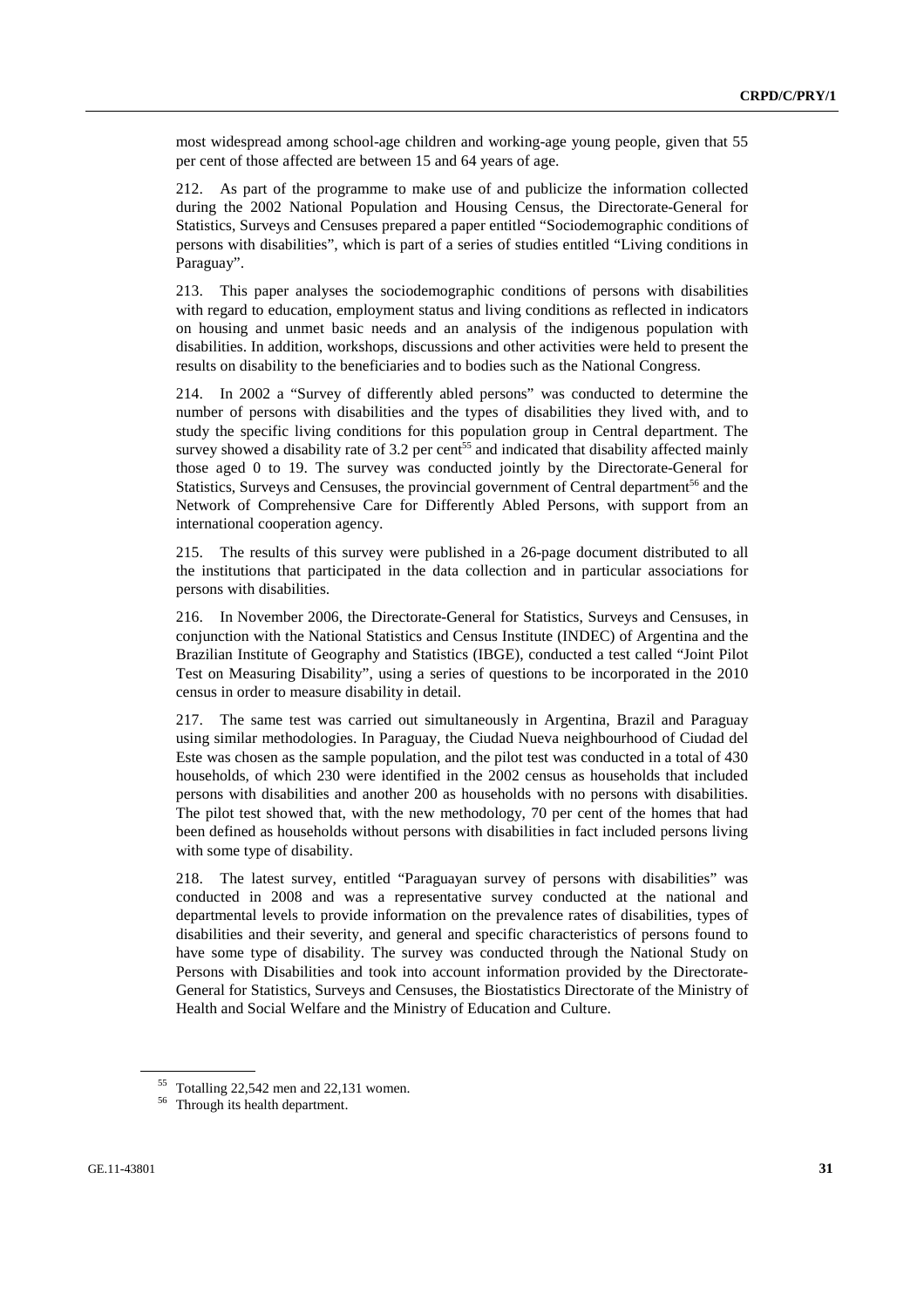219. As part of the preparations for the 2010 National Population and Housing Census, the Directorate-General for Statistics, Surveys and Censuses organized workshops with beneficiaries to discuss the questionnaire to be used. One of the workshops was on disability and was attended by various stakeholders such as relevant State institutions and associations for persons with disabilities.

220. The current methods for measuring disability in Paraguay are far from accurate, but the Directorate-General for Statistics, Surveys and Censuses is now working to improve collection systems to make it possible to obtain real data, as it has not proved very satisfactory to ask questions on disability that have dual target groups, households and individuals.

221. Many of the figures need to be validated so as to make it genuinely possible to obtain accurate figures on disability in Paraguay.

222. Participation of persons with disabilities. A proposal has been submitted for action and collaboration with various institutions working on the issue of disability, such as: the National Institute for the Protection of Exceptional Persons (INPRO), the Asociación de Rehabilitación de Impedidos Físicos (ARIFA), the Labour Training School of the Ministry of Education and Culture, the National Commission for the Promotion of the Rights of Persons with Disabilities (CONAPRODIS), and the Network of Comprehensive Care for Differently Abled Persons.

223. The census data and other publications on disability are available in print and on the website of the Directorate-General for Statistics, Surveys and Censuses. The print version of the census data was widely distributed.

### **B. Article 32. International cooperation**

224. The international technical cooperation Paraguay receives is focused on various areas, such as productive development, social, vocational training, modernization of the State, government and civil society, culture, the environment, gender, humanitarian aid, disaster prevention, energy, transportation, communications, science and technology, employment, agriculture, fishing, industry, tourism, trade, education, health, population, reproductive health and water supply and sanitation.

225. The following countries and territories currently cooperate with Paraguay under the various modalities, i.e., non-reimbursable financial cooperation, reimbursable financial cooperation and technical cooperation: Argentina, Brazil, Chile, Colombia, Costa Rica, Cuba, France, Germany, the Islamic Republic of Iran, Israel, Italy, Japan, the Republic of Korea, Mexico, Morocco, Peru, Spain, Turkey, the Bolivarian Republic of Venezuela; and the autonomous community of Andalucía (Spain), the autonomous community of Murcia (Spain), and Taiwan Province of China.

226. The following bodies provide multilateral cooperation to Paraguay: the European Union, the Food and Agriculture Organization (FAO), the United Nations Development Programme (UNDP), the Ibero-American Secretariat (SEGIB), the Organization of American States (OAS), and the MERCOSUR Technical Cooperation Committee.

227. With regard to international cooperation specifically concerning disability-related projects, the AGORA Latin American career training project now under way in Paraguay is predominantly funded by the Spanish Agency for International Development Cooperation (AECID) and the Fundación ONCE para América Latina (FOAL), along with the following local partners: the National Career Development Service (SNPP) (Ministry of Justice and Labour) and the Rehabilitation Centre for the Blind (Ministry of Education and Culture). The AGORA Project is regional and is currently being carried out in Argentina, Chile,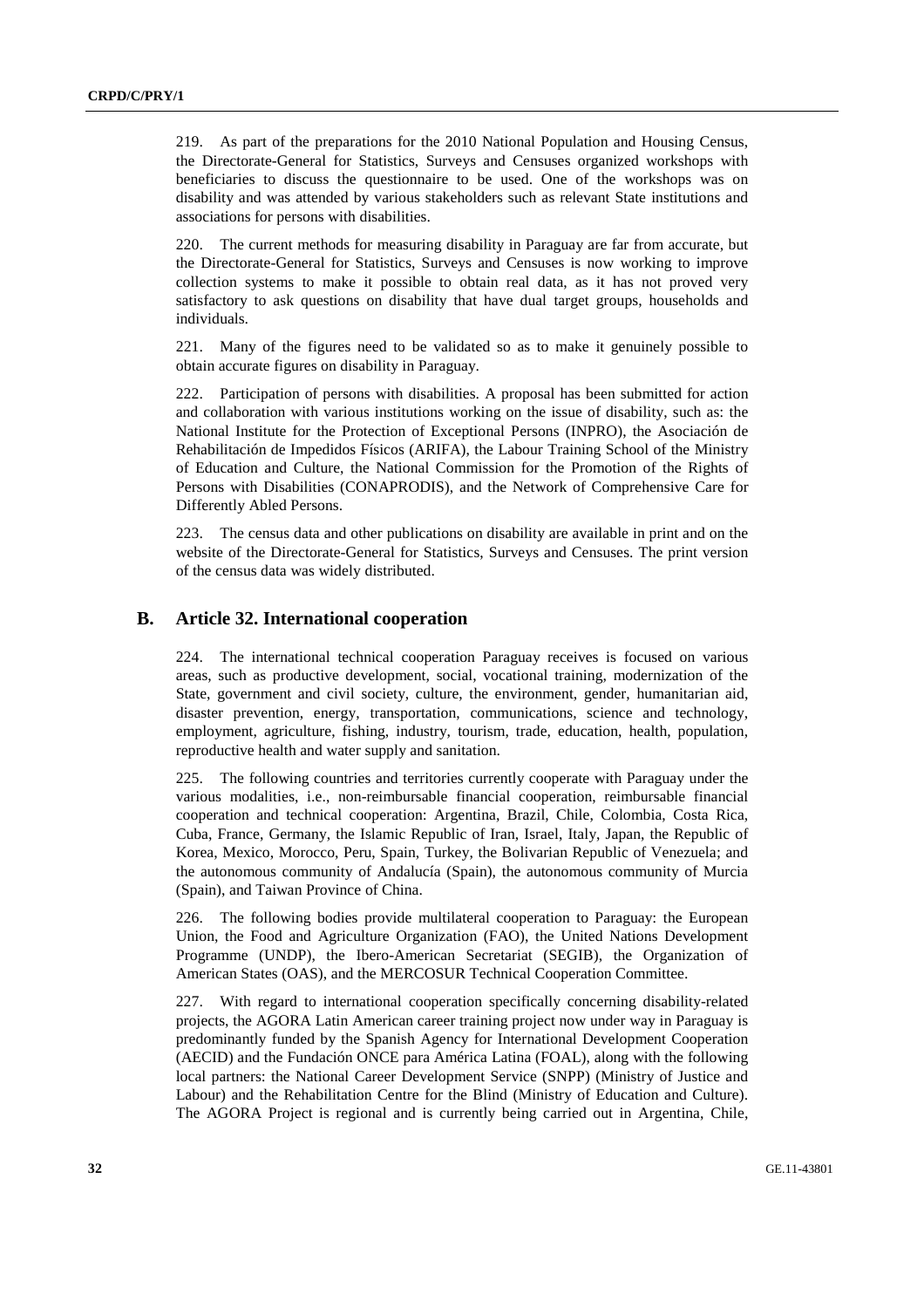Colombia, the Dominican Republic, Ecuador, El Salvador, Guatemala, Mexico, Nicaragua, Paraguay, Peru and Uruguay.

228. The objective of AGORA Paraguay is to make visually impaired persons more employable through vocational counselling and job training, and also by acting as intermediary to ensure that the workplace is adapted through reasonable accommodations. Its primary goal is to find jobs for visually impaired persons so they can make practical use of their skills in accordance with their individual abilities. Training courses are offered according to market needs, thus increasing employment opportunities. The project offers ongoing job placement services by contacting public institutions and private companies to inform employers about the beneficiaries' skills, abilities and qualifications that would enable them to perform effectively. It also helps adapt the workstation and monitors those who are placed in jobs. The project supports visually impaired persons who wish to start a microenterprise by providing them with business management support and specific training.<sup>57</sup>

229. Paraguay also receives international cooperation from the Japan International Cooperation Agency (JICA) as outlined in the table below.

| Area       | <i>Issue</i>                                                                                                       | <i><b>Objectives</b></i>                                                                                                                                                                                                                                                                                                                                                                                                                                                         | Modality                                       | Counterpart institution                                                                                                                                              |
|------------|--------------------------------------------------------------------------------------------------------------------|----------------------------------------------------------------------------------------------------------------------------------------------------------------------------------------------------------------------------------------------------------------------------------------------------------------------------------------------------------------------------------------------------------------------------------------------------------------------------------|------------------------------------------------|----------------------------------------------------------------------------------------------------------------------------------------------------------------------|
| Prevention | Reducing the rate of<br>premature births,<br>given that this is a<br>major cause of<br>congenital<br>disabilities. | Raise conceptual<br>understanding of<br>reproductive health,<br>through information<br>from nurses and<br>obstetricians.<br>Reducing illness<br>among pregnant<br>women through<br>medical check-ups;<br>reducing illnesses<br>among pregnant<br>women that could<br>cause congenital<br>disabilities in their<br>children; reducing<br>risk during<br>premature births;<br>increasing the<br>percentage of<br>hospital births;<br>reducing births<br>among young<br>women, etc. | Sending volunteers<br>Technical<br>cooperation | Regional hospitals,<br>health centres<br>National Institute<br>for Continuous<br>Education in<br>Nursing and<br><b>Obstetrics</b><br>(INEPEO), local<br>health posts |

**Cooperation from JICA in the field of disability** 

Table 1

<sup>57</sup> More information can be found at: www.snpp.edu.py/v2/index.php?option=com\_content&view= article&id=205&Itemid=87.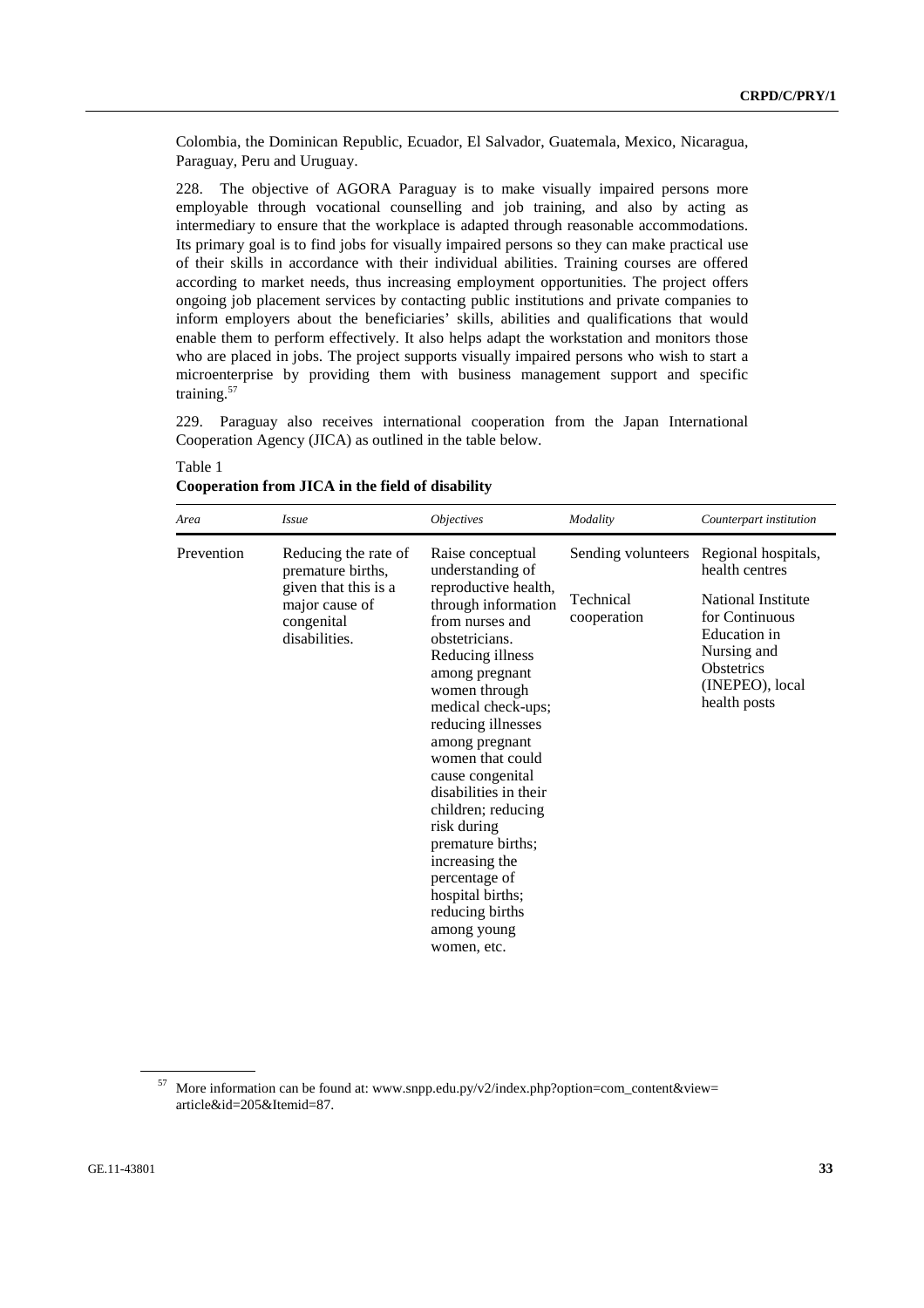| Area                                          | <i>Issue</i>                                                                                                                                                                                                          | <i><b>Objectives</b></i>                                                                                                                                                    | Modality                                                 | Counterpart institution                                                                                                                                                                                                     |
|-----------------------------------------------|-----------------------------------------------------------------------------------------------------------------------------------------------------------------------------------------------------------------------|-----------------------------------------------------------------------------------------------------------------------------------------------------------------------------|----------------------------------------------------------|-----------------------------------------------------------------------------------------------------------------------------------------------------------------------------------------------------------------------------|
| Detection and<br>treatment of<br>disabilities | Illnesses causing<br>mental retardation<br>(congenital<br>hypothyroidism,                                                                                                                                             | Increasing human<br>resource capacity<br>through regional<br>training,                                                                                                      | Regional Training,<br>FollowUP<br>(completed in<br>2008) | Sapporo City<br>Institute of Public<br>Health                                                                                                                                                                               |
|                                               | cystic fibrosis, and<br>phenylketonuria) are<br>detected and treated<br>by mass screening of<br>newborns. If an<br>illness is detected,<br>medication is<br>provided free of<br>charge until the child<br>turns $18.$ | maintaining<br>infrastructure<br>through the<br>FollowUP software,<br>and expanding<br>assistance through<br>volunteer services<br>and technical<br>cooperation.            | Technical<br>cooperation                                 | Unit to Prevent<br>Cystic Fibrosis and<br><b>Mental Retardation</b><br>(Ministry of Health)<br>and Social Welfare)                                                                                                          |
| Rehabilitation,<br>early<br>intervention      | Early intervention.<br>Programme focused<br>on reducing physical<br>and mental<br>disabilities through<br>early intervention for<br>children under age 4.                                                             | Horizontal<br>cooperation:<br>training in third<br>countries,<br>developing a model<br>for early<br>intervention and<br>training staff<br>through follow-up<br>cooperation. | Study of the<br>prevalence of<br>disability              | Special Education<br>Directorate<br>(Ministry of<br>Education and<br>Culture)                                                                                                                                               |
|                                               |                                                                                                                                                                                                                       |                                                                                                                                                                             | Horizontal<br>cooperation                                | <b>Special Education</b><br>Directorate and<br><b>INPRO</b> (Ministry<br>of Education and<br>Culture, Ministry of<br><b>Health and Social</b><br>Welfare)                                                                   |
| Rehabilitation                                | Rehabilitation<br>Policies and<br><b>Strategies for Social</b><br>Inclusion: A<br>Comprehensive View.                                                                                                                 |                                                                                                                                                                             | Training in third<br>countries (Chile)                   | National Institute<br>for the Protection of<br><b>Exceptional Persons</b><br>(INPRO),<br>Directorate of<br><b>Education</b> for<br>Persons with<br>Special Education<br>Needs (Ministry of<br>Health and Social<br>Welfare) |
|                                               | Rehabilitative care for Incorporating<br>persons with<br>disabilities such as<br>cerebral palsy and<br>similar disorders.                                                                                             | alternative<br>treatments such as<br>physiotherapy,<br>occupational<br>therapy, music<br>therapy, sports, etc.                                                              | Young volunteers                                         | Hospitals and local<br>health centres, early<br>intervention<br>services (SAT)                                                                                                                                              |

*Source:* National Institute for the Protection of Exceptional Persons (INPRO) (2010).